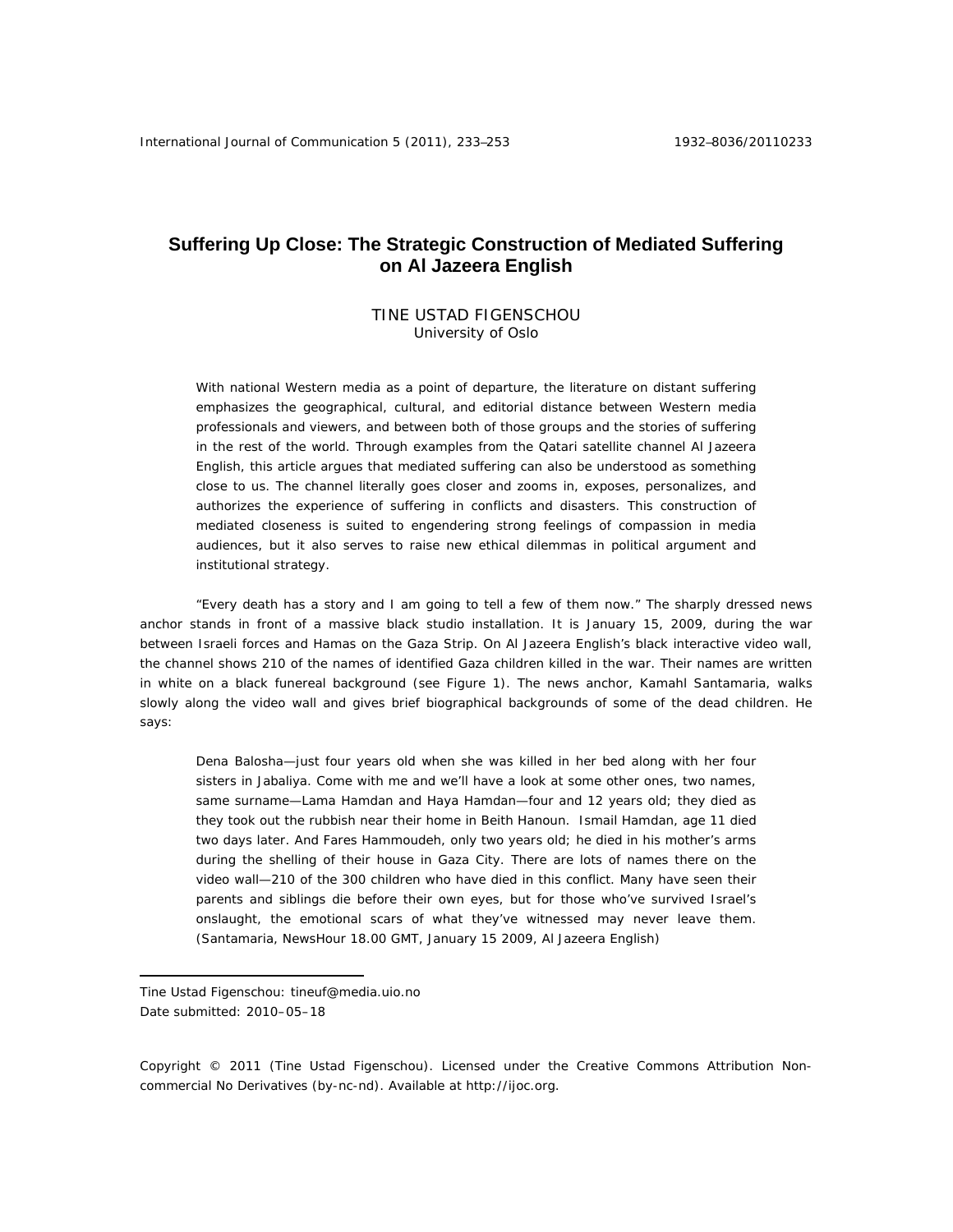

*Figure 1. News Anchor Kamahl Santamaria in front of the interactive video showing 210 of the names of identified Gaza children killed in the January 2009 war. Source:* NewsHour *18.00 GMT, January 15 2009, Al Jazeera English.* 

In this article, I discuss and problematize the existing academic literature on distant suffering and mediated witnessing. The eloquent works of Boltanski (1999), Chouliaraki (2006), Frosh & Pinchevski (2009), Kitch & Hume (2008), Sontag (1977, 2003), Robertson (2010), Zelizer (1998), and others have provided insights into the media coverage of atrocities, suffering, and death. They probe into issues of the spectatorship of mediated suffering, and how media professionals and their audiences perceive these descriptions and visualizations of inconceivable pain. With Western media as a point of departure, these contributions tend to emphasize the geographical, cultural, and editorial distance between the media professionals and viewers in the West, and the stories of suffering in the rest of the world.

 However, this literature also speaks of a potential for compassion in mediated representation, provided that the media change their narratives of distant deaths and crises, but this potential is not explored in much detail. The tradition of critical analysis of mainstream Western media is timely and important, but it has not reflected much on how other media cover civilian suffering. There has been a strong call for studies of mediated suffering on non-Western media [see among others Chouliaraki (2008), Hanusch (2010, pp. 168–171), Robertson (2010, p. 142)]. This article aims to address this lacuna by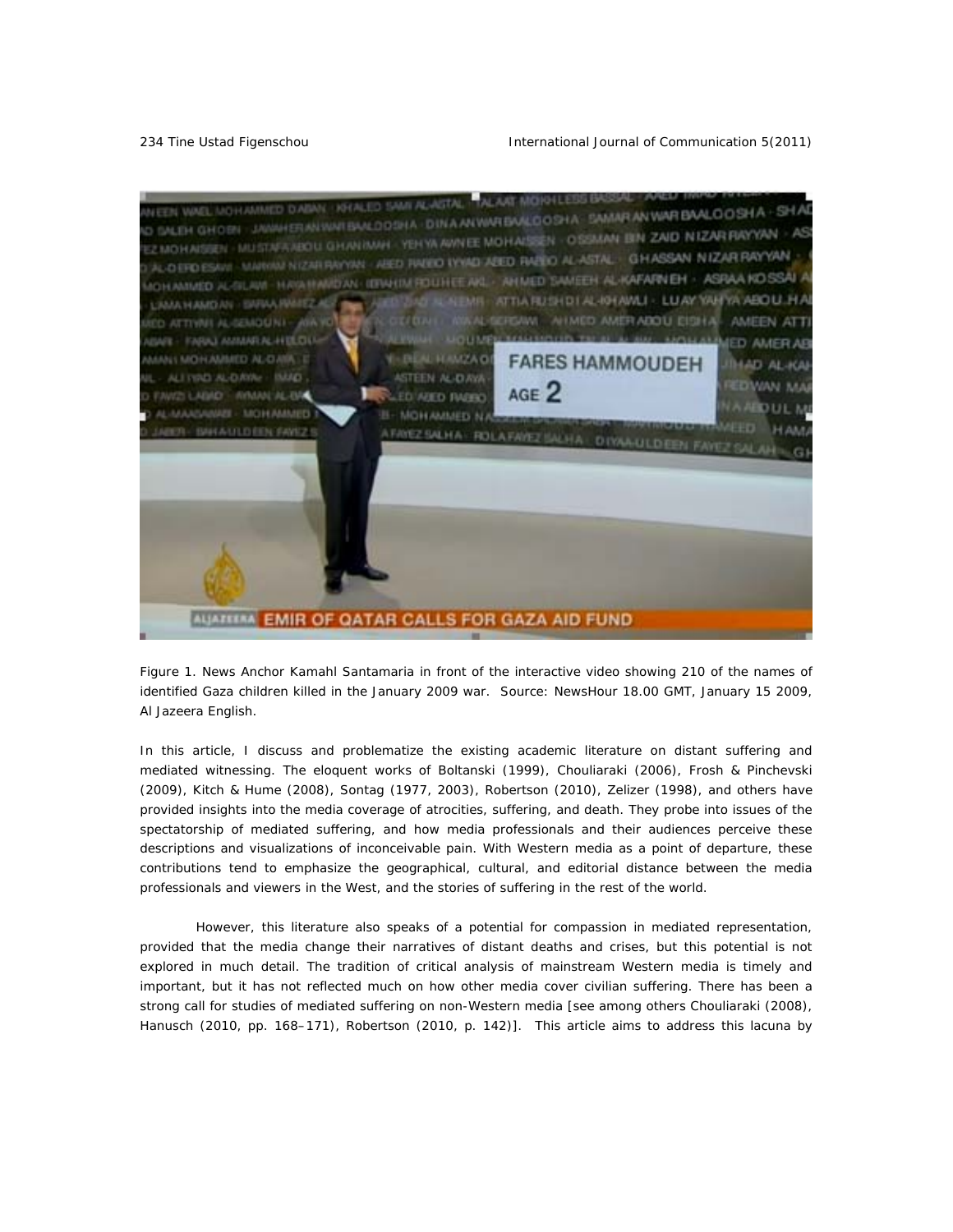using examples from two Al Jazeera English stories of mediated suffering. By looking beyond the Western media, I argue that mediated suffering can also be constructed as something *close to us*, rather than as something distant. This construction of closeness, I argue, may engender strong feelings of compassion in media audiences, but it also serves to raise new ethical dilemmas in political argument and institutional strategy.

#### **The New Visibility**

 According to Sontag, being a "spectator of calamities taking place in another country is a quintessential modern experience, the cumulative offering by more than a century-and-a-half's worth of those professional, specialized tourists known as journalists" (2003, p. 16), The moral and political implications of being a spectator of the mediated suffering of others are analyzed thoroughly in the literature on distant suffering (see Boltanski, 1999; Chouliaraki, 2006; Ellis, 2002; Robertson, 2010). Numerous scholars have documented that the news media tend to focus more on civilian populations as victims of conflict and war than ever before (Höijer, 2004; Sontag, 2003; Zelizer, 1998), and that the understanding of armed conflicts and humanitarian catastrophes among people who have not experienced such crisis themselves is now chiefly a product of these media images (Chouliaraki, 2006; Höijer, 2004; Moeller, 1999; Sontag, 2003; Robertson, 2010). Through the media, and particularly through television images, the public has become aware of the sufferings of remote others and are challenged to include these strangers in their moral conscience. Consequently, a discourse of global compassion has developed in the intersection of politics, humanitarian organizations, the media, and the audience/citizens (Höijer, 2004).

 There has been an unprecedented growth of satellite channels since the mid 1990s. The number of regional and international satellite channels that predominantly broadcast news has grown to more than 100 (Hafez, 2007; Painter, 2008; Rai & Cottle, 2007; Wessler & Adolphsen, 2008). Moreover, national governments have (re)entered international satellite news broadcasting and consequently many of those newer satellite news channels maintain a distinct editorial perspective on international affairs that reflects the interests of their government owners/sponsors (Figenschou, 2010). This intensification, diversity, and complexity of the contemporary global news media have contributed to an increased transnational awareness of "other" news stories. Today, the constant flow of images of distant suffering, e.g., genocide, famine, and absolute poverty, have produced what Thompson (2005) characterizes as a "new visibility." Ellis (2002) illustrates the consequences and limitations of witnessing in the following quote:

Only in the second half of the century did commentators begin to explore its specific nature, which allows us to experience events at a distance, safe but also powerless, able to over-look but under-act. And, further, we are now able to understand how witness brings us into a complicity with those events: "We cannot say we did not know." (Ellis, p. 15) $^1$ 

<sup>&</sup>lt;sup>1</sup> A growing number of academic works offer complex analysis of the act of witnessing and media witnessing. See among others the works of Ellis (2000); Frosh & Pinchevski (Eds., 2009); Peters (2001); Zelizer (1998, 2007).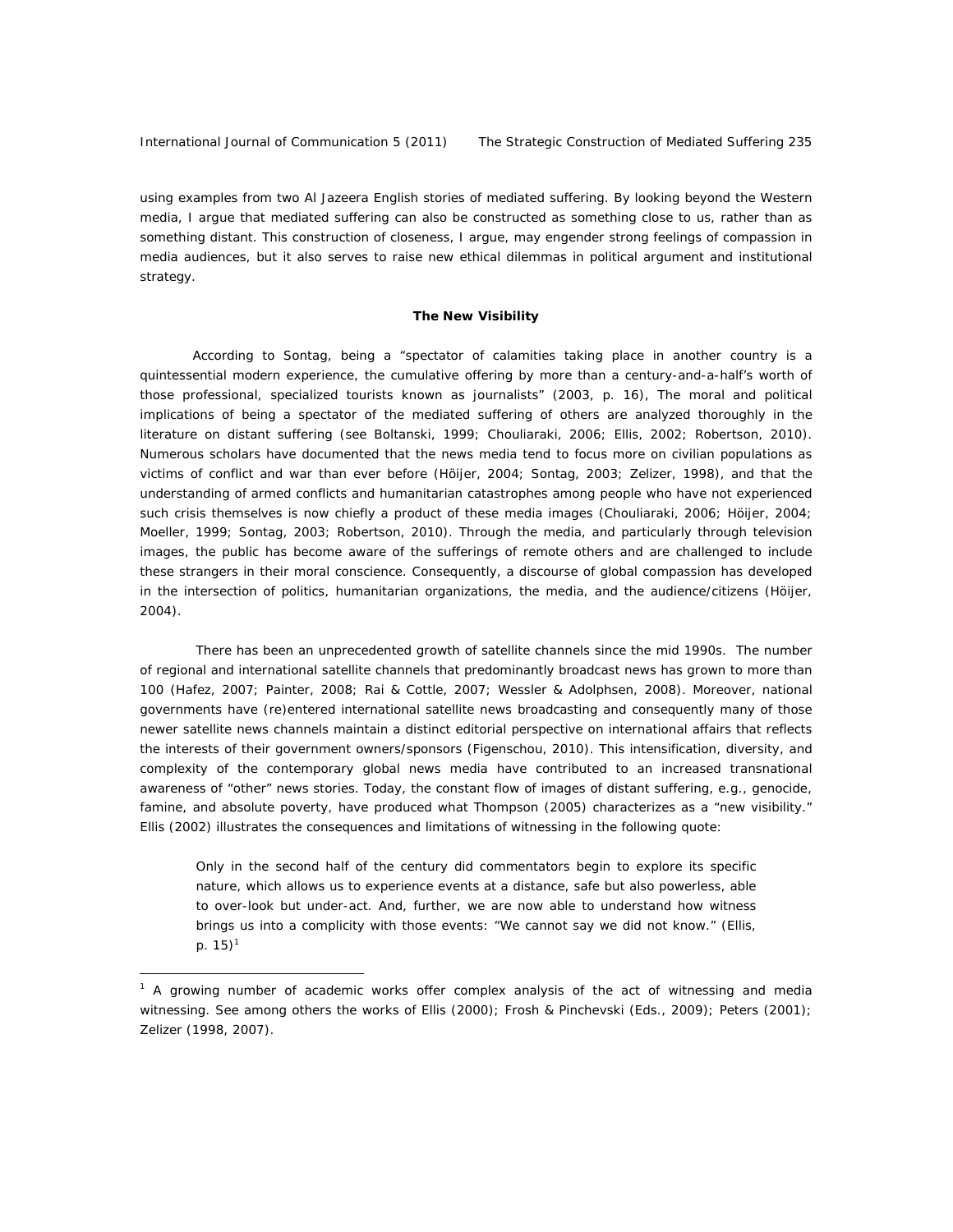#### **The "Economy" of Mediated Distance and Proximity**

"Confronting Western spectators with distant suffering is often regarded as the very essence of the power of television," writes Chouliaraki (2006, p. 18), referring to a Western-centric perspective in the literature on distant suffering. From this perspective, the literature has identified and analyzed the "economy of witnessing" (Frosh & Pinchevski, 2009). While there should be no social boundaries for qualifying as a victim worthy of help, many never qualify as "worthy victims" in international politics and media (Höijer, 2004, p. 516). The literature on mediated-suffering documents a culturally constructed global hierarchy of civilian suffering, as the media give preference to certain victims over others. The news media do not primarily follow what Cohen (2001, pp. 170–171) has labeled "the principle of correspondence," because media attention is not rationally and objectively governed by the scale and seriousness of events (Chouliaraki, 2006; 2009; Cohen, 2001; Hanusch, 2008). The criteria of selection are extrinsic to the events' seriousness, following patterns deriving from the context (geopolitical interest, ideological affiliation, social and geographical distance) and the assumed newsworthiness of the event itself (Cohen, p. 171).

Deconstructing this political economy of mediated suffering is one of the key contributions of the current literature in the field. The literature is expanding the early insights on news determinants, such as Galtung and Ruge's (1965) article *The Structure of Foreign News.* Galtung and Ruge discuss the extent to which elite nations, elite people, personification, and negative events (crisis news or media spectacle) influence the determination of which stories become news and which are ignored. They argue that news from nations that are culturally distant and perceived as having a low international status need to personify and preferably be negative and unexpected, but nevertheless should conform to a pattern that is consistent with an audience's "mental pre-image" in order to qualify as newsworthy (p. 84). As a consequence, they found that news from more distant (peripheral/Southern) nations had to be eventbased and simply presented so that the audience had something with which it could identify. Thus, over a period of time, it would facilitate an image of these nations as "dangerous, ruled by capricious elites, as unchanging in their basic characteristics, as existing for the benefit of the top-dog nations and in terms of their links to those nations." (ibid.)

All news reports are subject to a process of selection and symbolic particularization that defines whose suffering matters most to the audience, thus highlighting civilian victims who are perceived to be culturally proximate to the audience (Chouliaraki, 2006, p. 187). In the contemporary global information landscape, where the Anglo-American mainstream news media remain the most influential, this implies a systematic emphasis on Western civilians (Chouliaraki, 2006; Hanusch, 2008; Moeller, 1999). Considering media professionals' news values in relation to nationality, it appears that home-country victims and death are considered extremely important. There also seems to be a further distinction between victims from culturally proximate countries and those from distant countries (Hanusch, 2008, p. 349). Moreover, violent deaths, accidents, and natural disasters are reported more frequently than other, slower causes of death (p. 346). Consequently, to "qualify" as newsworthy in the major Western media, victims in the Global South have to reassert their closeness to or relevance to a Western center, and/or offer a mediafriendly, sensational story with dramatic visualizations of suffering (Chouliaraki, 2006, p. 144). On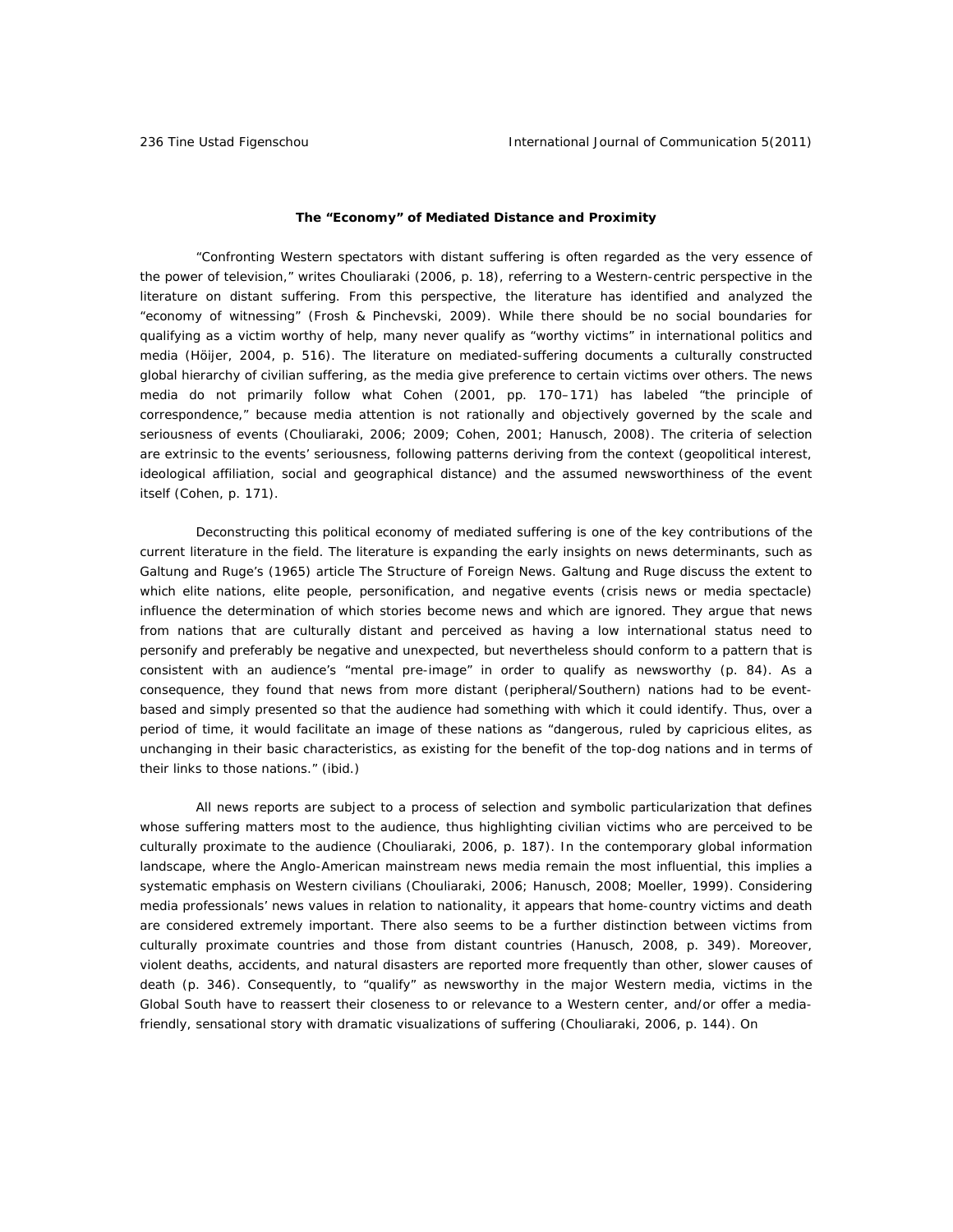a sociocultural level, children, women, and elderly people are often seen as helpless in violent situations and humanitarian catastrophes (Moeller, 1999, p. 107), although there are cultural and historical variations in the victim status of women (Höijer, 2004, p. 517). Due to their need for protection, women and children are often accorded a more prominent position in news coverage.

The mediation of suffering has become more hierarchical in mainstream Western media as the economic downturn has accelerated changes in the news economy (Hamilton, 2010). Under the mandate of their corporate owners, many media professionals favor local stories over national and international ones to boost local readership/viewers and advertising (Ricchiardi, 2008a,b), reflecting the broader trend of news domestication (Clausen, 2003; Moeller, 1999). Within this business model of journalism, the cost of maintaining a global presence is perceived as exorbitant and the news nets of major mainstream Western media are shrinking. Particularly, the foreign correspondent sent abroad for a prolonged period, with the resulting expertise in the local language, culture, history, and customs, is a "vanishing breed," substituted for by "parachute correspondents" and local stringers (Hamilton & Jenner, 2004; Hamilton, 2010). Where the mainstream media choose to post full-time correspondents reflects global power structures, and those regions and countries outside the news net remain underreported (Moeller, 1999, p. 26). This shrinking global presence also influences journalistic practices, and international reporting has been criticized for becoming standardized and generic, both because of parachute reporters who are reporting from the ground, and even more so because of "voiceover" journalism, where correspondents located at the nearest media hub or headquarters narrate other media's videos (Moeller, p. 27).

 By widening the perspective and including the new non-Western media, the distance and closeness to the mediated suffering will change. After all, the geographical and cultural distance or proximity to the events on the ground will naturally change according to the where we are in the world. For example, U.S. and Arab media have diverging perspectives on the war in Iraq and thus emphasize different humanitarian stories from that conflict. U.S. media are likely to focus on the hardships of American soldiers in Iraq, whereas Arab media concentrate more on the voices of the Iraqi civilian population. The geographical and cultural distance that characterizes both the literature on mediated suffering and Western mainstream media coverage of suffering outside the West is not universal. There are alternative editorial strategies for covering civilian suffering: Audiences outside the Western world may interpret images of suffering differently, while the Western politics of mediated suffering may be challenged in non-Western media.

#### **Mediated "Closeness"**

Like the phenomenon of distant suffering, suffering up close is a complex phenomenon. Provisionally, the effect of proximity to suffering can be seen as achieved by the combination of two sets of conventions: *exposure*, achieved particularly via visuals and close-ups, and *individualization*, achieved particularly via various narrative techniques. Exposure in itself may not be sufficient to bring mediated suffering closer to the viewer. Thus other editorial techniques are employed to counter the distance between viewer and victim—such as emphasizing the victim's agency, the juxtaposition between the mundane and the atrocious and giving the victim a voice that arguably construct mediated closeness.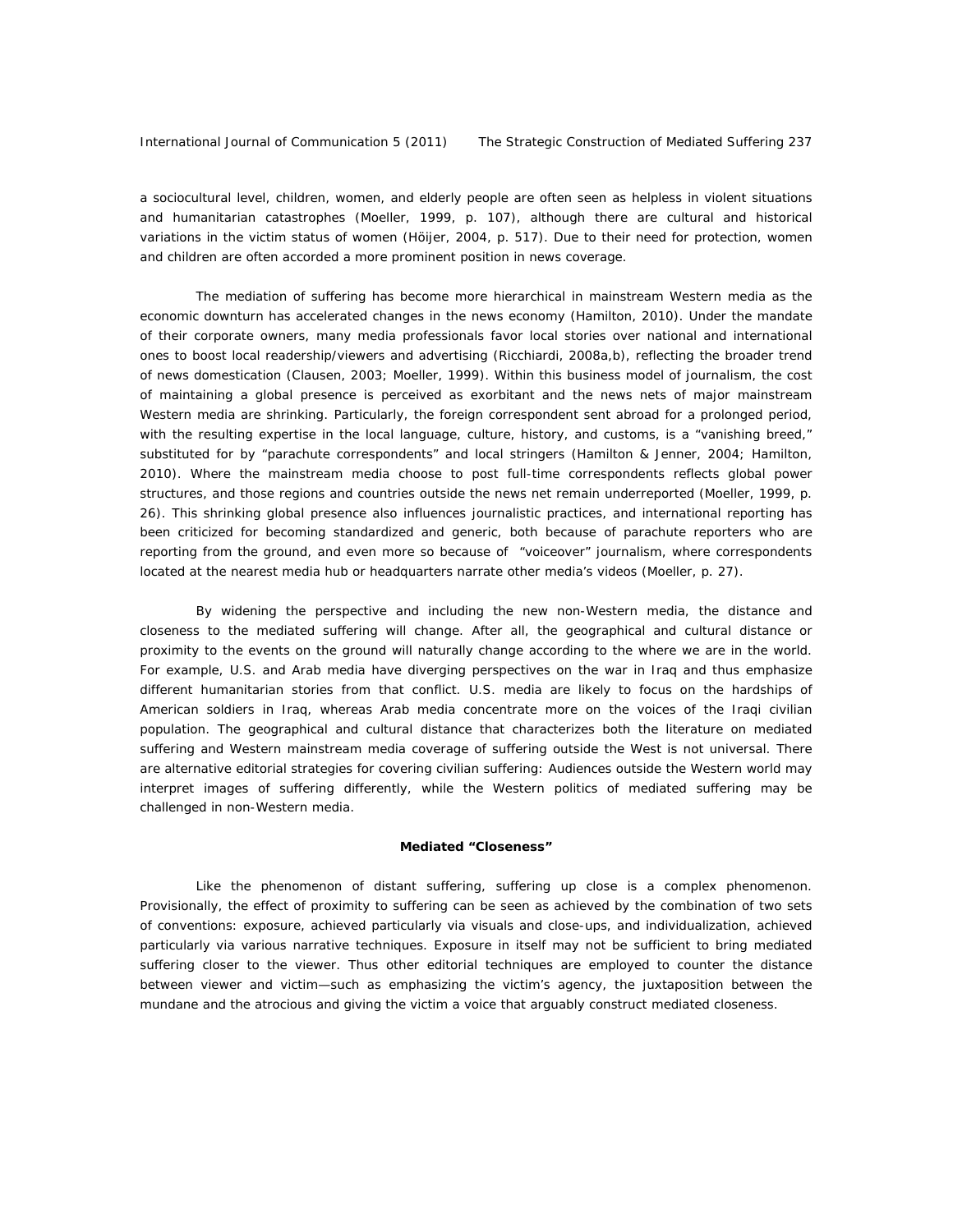To illustrate the argument, two stories broadcast on Al Jazeera English were selected, firstly because Al Jazeera has often been highlighted as a counterbalance to the sanitized, ethnocentric Western media, and secondly, because the two stories provide rich and relatively diverse cases.<sup>2</sup>

 The first example, a story about traumatized and hospitalized Palestinian children during the war in Gaza involves extensive exposure via close-ups, particularly of children's suffering (see Figure 2).

<sup>&</sup>lt;sup>2</sup> They are not meant to be empirically generalizable and the account of them in this article does not constitute a textual analysis proper. Some more limited points are made in order to illustrate the article's conceptual main argument.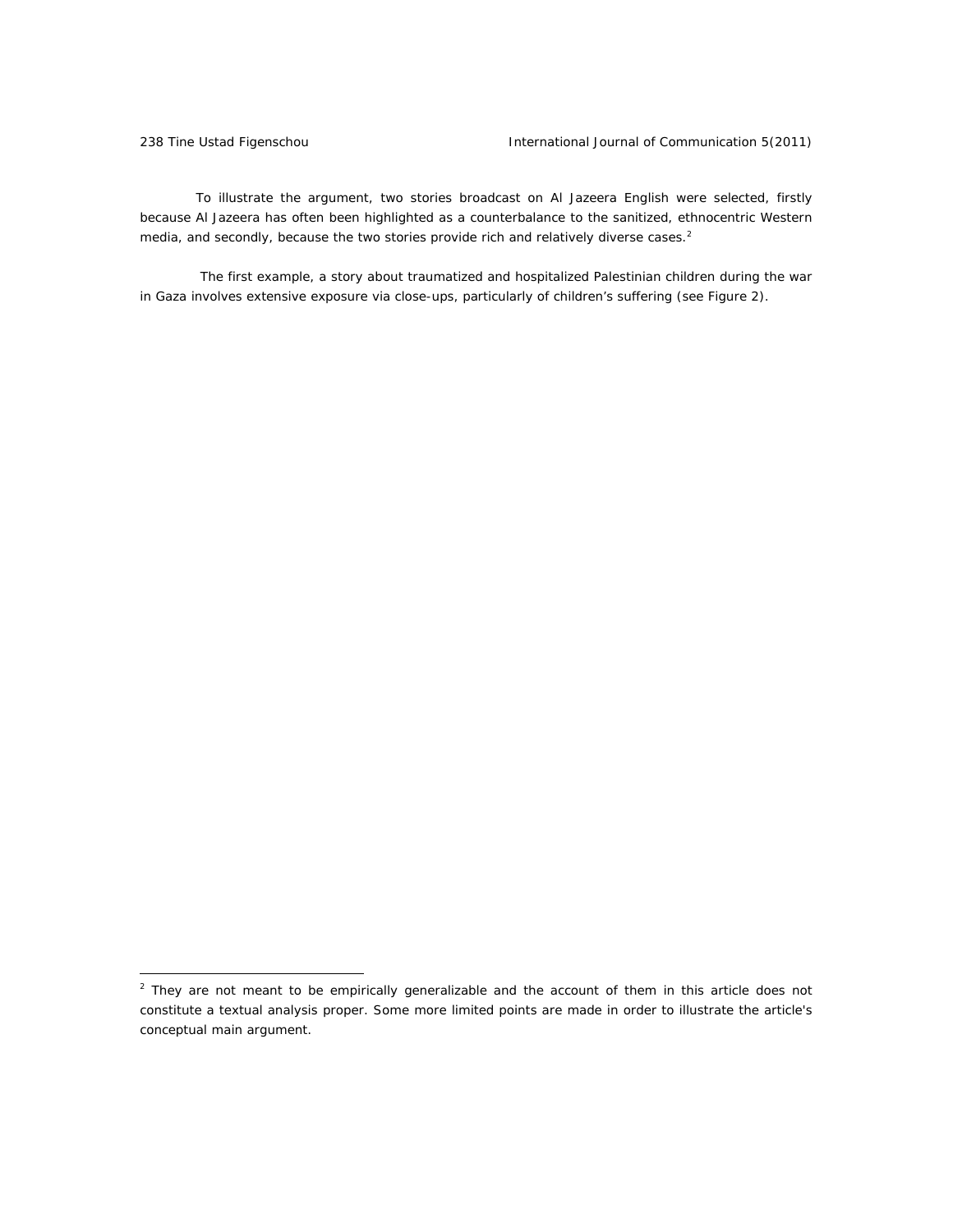

*Figure 2. News report interviewing the traumatized children in Gaza's hospitals (Example one). Source:*  NewsHour *18.00 GMT, January 15 2009, Al Jazeera English.*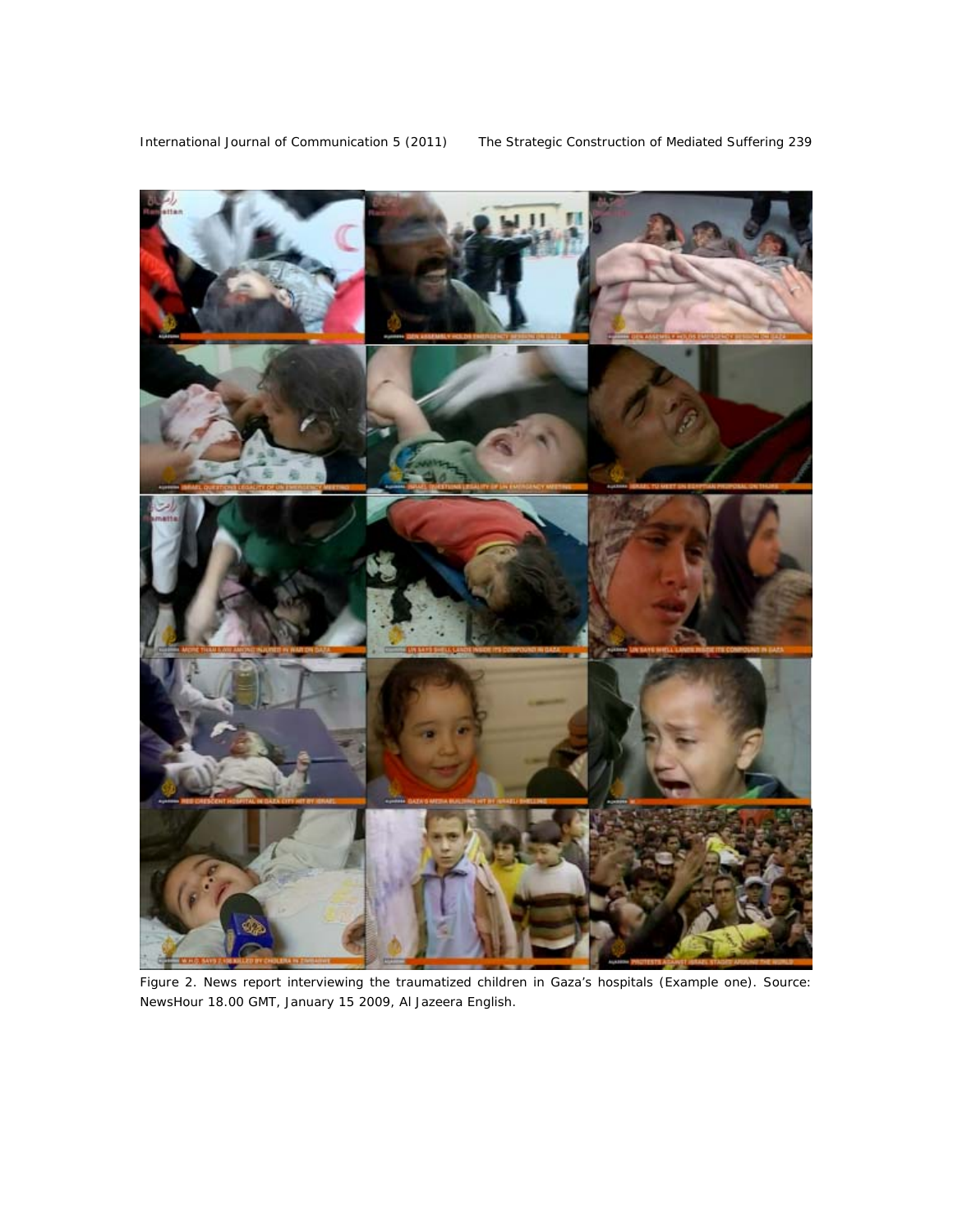During the Israeli operation "Cast Lead" between December 27, 2008, and January 18, 2009, a total of 1,400 Palestinians were killed in attacks by Israeli forces<sup>3</sup>. In this report, the constructed closeness comes primarily from the authentic documentation of the chaos in a Gaza hospital: It's noisy. We witness a series of harrowing images of wounded children, desperate relatives and helpless medical staff crowding the screen. The filming also contributes to the perceived closeness as the camera zooms in; sometimes it is shaky, the images are chaotic, and the camera moves quickly from one scene of suffering to the other. As viewers, we are made to feel as if we are present, witnessing the pain and confusion as well as the lack of adults who are able to protect the children, further reinforcing our compassion for them. There is a noticeable absence of any authoritative, omnipresent voiceover citing elite sources to buffer the impact of the suffering of these children. In contrast to most humanitarian crises coverage, here the children are not silent; they are allowed to speak for themselves and describe their own situation.

The other example illustrates editorial closeness as individualization via narrative. In contrast to the chaos in the Gaza hospitals, the report from the Sichuan earthquake is narrated in a calm, almost poetic style. The massive earthquake in the Sichuan province of China on May 12, 2008, killed at least 68,000 people, with many children among the dead<sup>4</sup>. The earthquake deprived thousands of small Chinese families of their only child. The report gives a personal portrait of two such parents, the Zhaos, as they prepare to bury their only son, Zhao Ji. The story is told according a classical narrative structure with a distinct and rounded storyline: The primary story line is the grieving parents' preparation for the funeral, and the report ends with their final farewell by their son's grave. A second story line, embedded in the first, is the father Zhao Xing Hua's personal description of the dramatic event — how he tried to rescue Zhao Ji from under the heavy debris, how he dug with his bare hands and found his son trapped in the ruins, what they talked about while his son was still alive, and eventually how Zhao Ji died, still trapped (see Figure 3).

<sup>&</sup>lt;sup>3</sup>In addition, some 5,000 Palestinians were injured, many maimed for life. Hundreds of those killed were unarmed civilians, including some 300 children, more than 115 women and some 85 men over the age of 50. Casualty figures are highly disputed. These numbers are provided by Amnesty International's (2009) report from the war.

<sup>&</sup>lt;sup>4</sup> Thousands of school children were buried in the ruins, the official number of dead children never given. In the aftermath of the catastrophe, Chinese authorities have harassed and arrested human rights activists and journalists questioning the quality of the construction of the schools (Reporters Without Borders, 2009).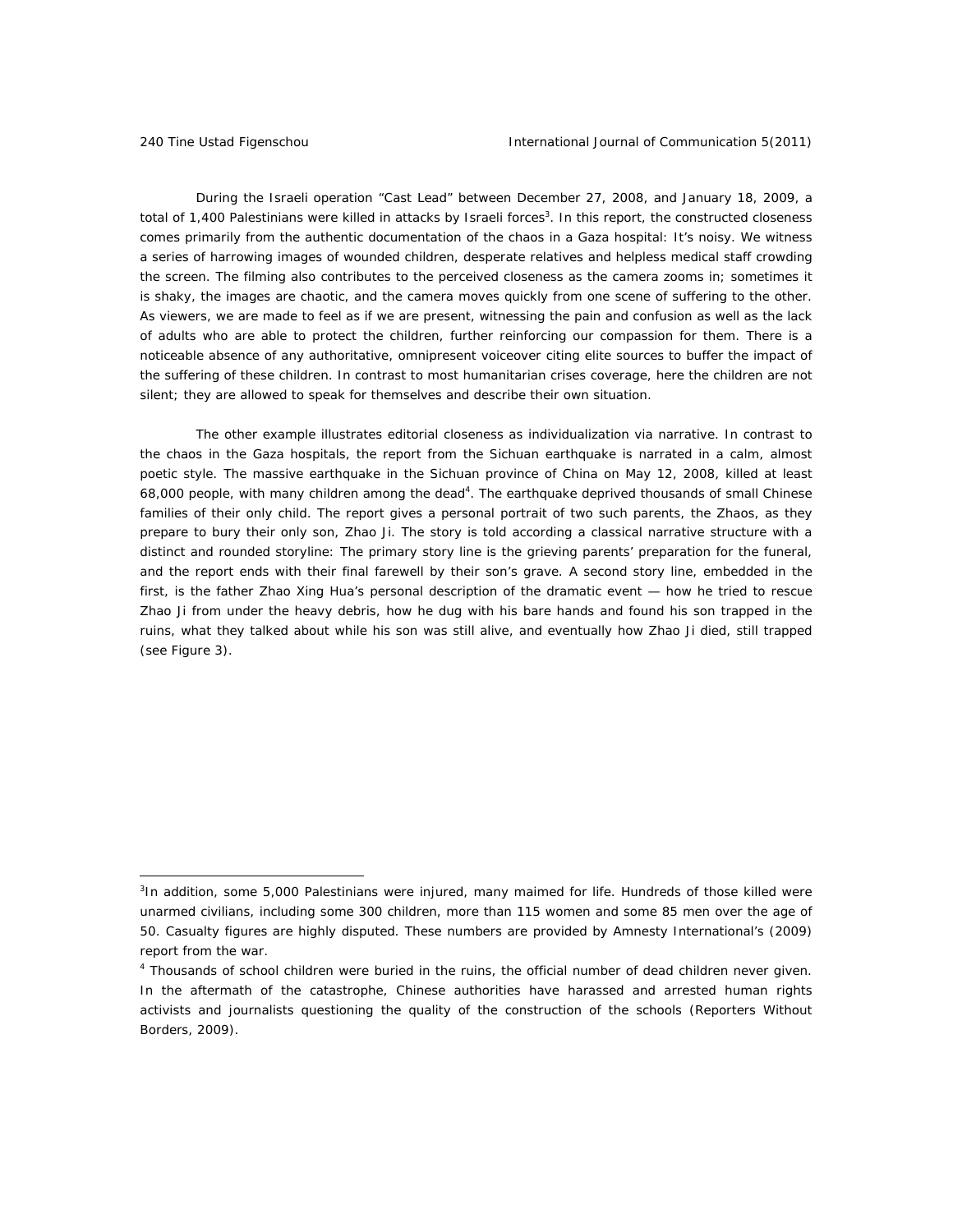

*Figure 3. A personal portrait of two grieving parents who lost their only child in the Sichuan earthquake (Example 2). Source:* NewsHour *18.00 GMT, May 18 2008, Al Jazeera English.*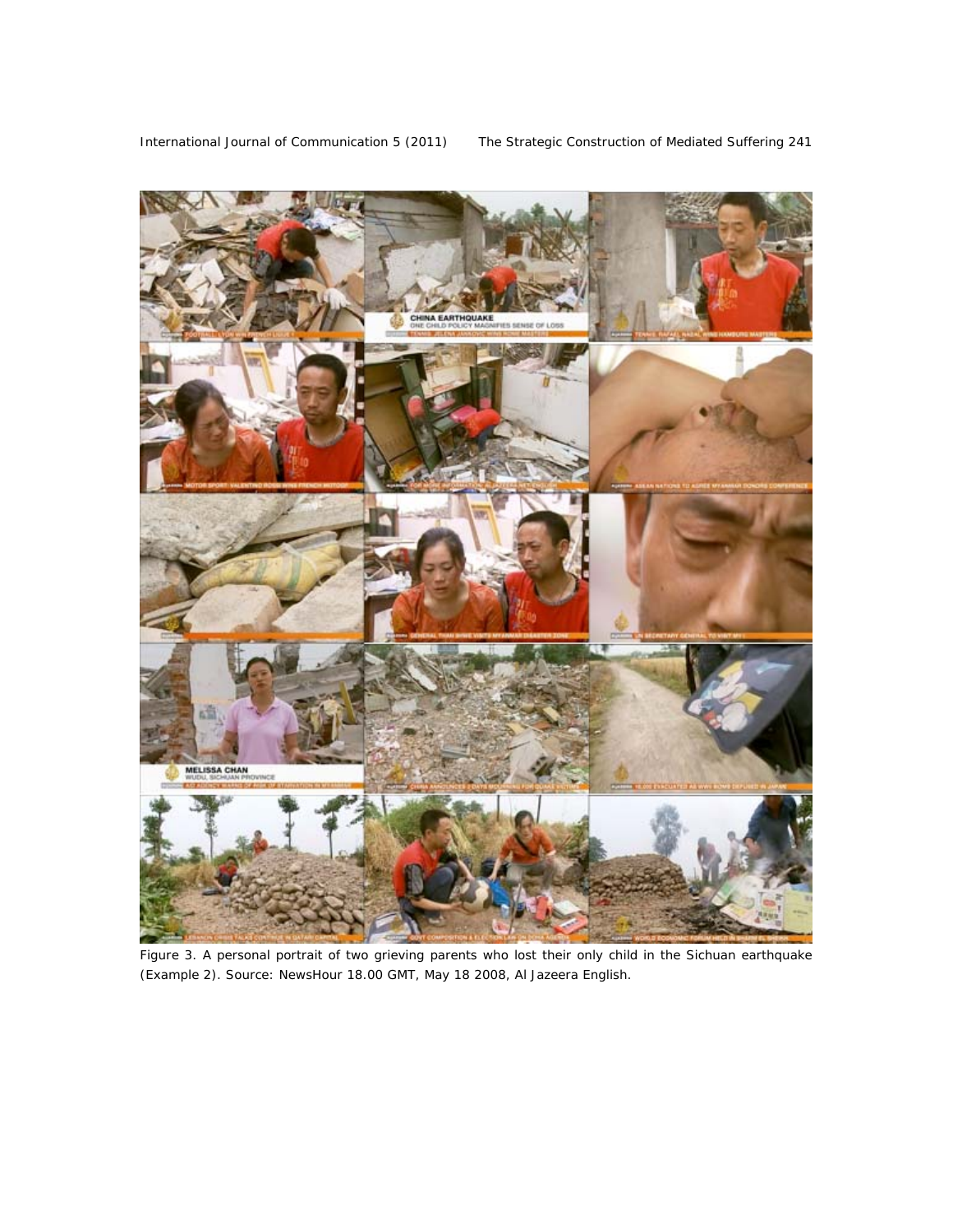#### **Politicizing Civilian Suffering: The Exposure of the Victim's Pain**

In her book *Regarding the Pain of Others* (2003), Sontag writes about the affective power of war photography: "Look, the photographs say, *this* is what it's like. This is what war *does.* And *that*, that is what it does, too. War tears, rends. War rips open, eviscerates. War scorches. War dismembers. War *ruins*" (p. 7)*.* A paradox of the contemporary Western mediation of suffering is the tendency toward more sanitized visualizations of international conflicts and a creeping visual conservatism in the Western media<sup>5</sup> (Griffin, 2004; Hanusch, 2010; Kennedy, 2008; Kitch & Hume, 2008; Robertson, 2004; Zelizer, 1998).

Although there is a plethora of graphic images available today depicting pain, suffering, and death, and more such images in the media than ever, Western mainstream media still attempts to conceal the painful realities of death.

The restrictions and limitations on what journalists capture on camera and what editors will show to the public are constantly negotiated while news producers and photo editors make decisions every day that shore up the wavering consensus about the boundaries of "good taste" (Sontag, 2003, p. 61). To media professionals, sensitivity toward the local audience and its advertisers constitutes an argument against airing a story's most graphic images. Also, ethical dilemmas over exposing private pain publicly, especially the pain of subjects closer to home, have made the Western media more discreet (Hanusch, 2010; Robertson, 2004; Sontag, 2003). Whereas the naked faces of Western victims have been covered or censored throughout the history of war photography, the Western media are more likely to publish full frontal views of the dead and dying in culturally distant and exotic places (Sontag, p. 63). On one hand, documenting and exposing the pain of others is an important reminder of the realities of life and death. On the other hand, although the exposure of the pain of ordinary people may evoke intimacy, the close-up also positions them as less powerful (Graddol, 1994, p. 146). Moreover, repeated formulaic close-ups of suffering may leave the viewer numb and apathetic (Moeller, 1999). Further, in the contemporary global media landscape, images can potentially travel faster and further than before, and the families of "distant" victims may be potential audiences.

The visual conservatism among American viewers and media professionals has been well documented in the literature of mediated human suffering, but it is unclear and under-researched whether other audiences share the same view. The limited empirical audience studies on graphic visuals indicate that viewers around the world may not share the American understanding of "good taste." In the survey of audience perceptions among Al Jazeera Arabic viewers, Fahmy and Johnson (2007) found overwhelming

<sup>&</sup>lt;sup>5</sup> After World War II, war has gone largely from being seen as a glorious and heroic pursuit to an evil of varying necessity, and with the changing perception of war comes new standards for visualizing atrocity (Zelizer, 1998, p. 211). Although the overall perception of warfare may have changed, the visual representation of war has varied from the graphic and close visualization of the war in Vietnam to the clean and aseptic visual representation of the Falklands War (1982) and the Persian Gulf War (1990– 1991) (Zelizer 1998). Particularly in the ongoing "war on terror," the U.S. media have been less likely to publish graphic images than would have been the case 10, 20, or 30 years ago (Griffin, 2004; Kennedy, 2009; Robertson, 2004).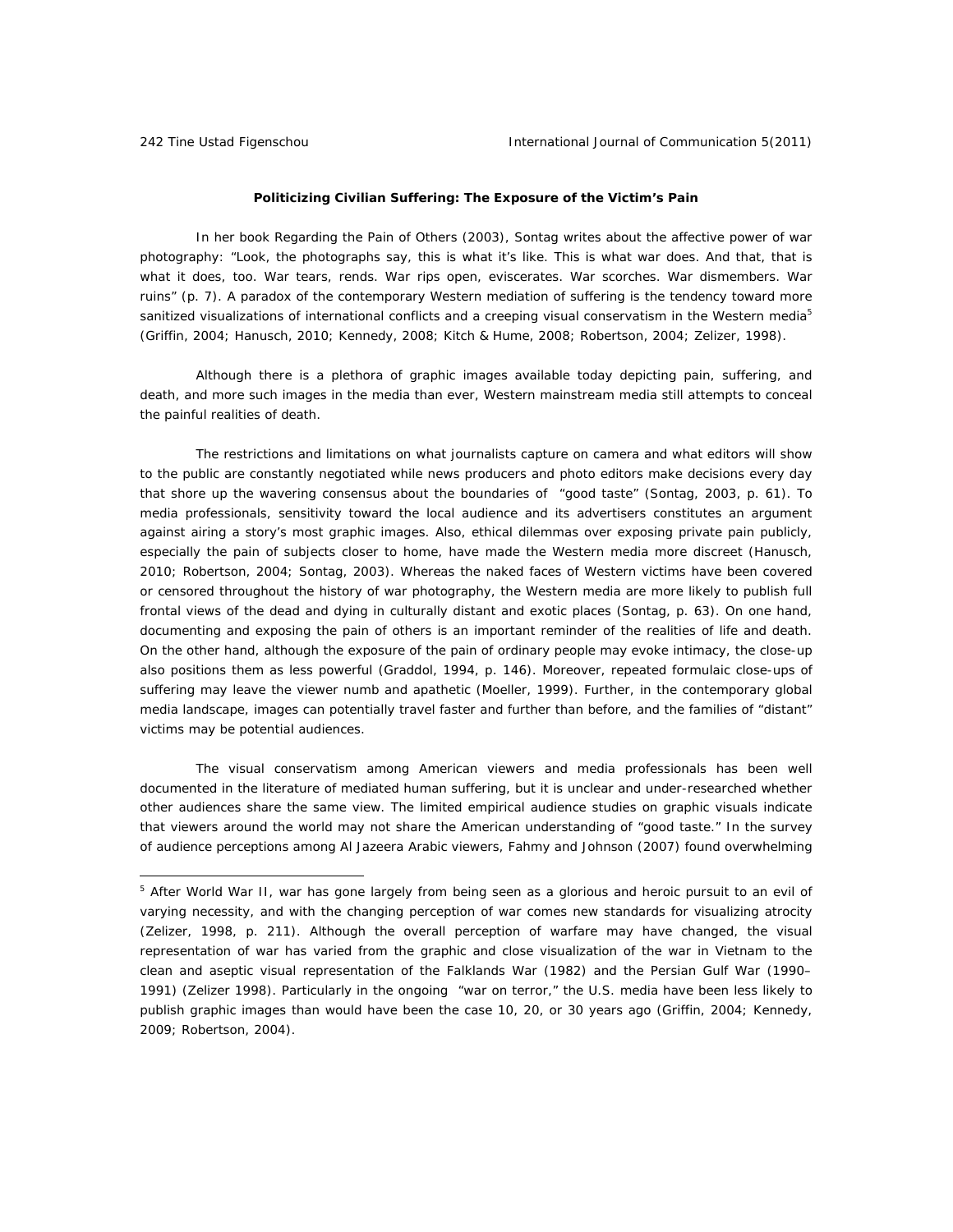support for the channel's editorial policy of broadcasting graphic images. Nearly 9 in 10 supported the channel's use of graphic visuals, and in hindsight a similar percentage agreed that watching the graphic visuals from the Iraq war and the Palestinian/Israeli conflict was the right decision for them (p. 258). The study found that viewers wanted the channel to air graphic images showing the ugliness of war because they perceived the suffering to be part of the full and complete coverage. To them, the problem was not the sensationalism of the graphic images, but the act of atrocity and violence in the ongoing conflicts in the Arab world (p. 259). Fahmy and Johnson's study thus demonstrates that the exposure of suffering is politicized, and that the tolerance for close-ups of civilian suffering may be politically motivated. By emphasizing the sanitization of war images in Western media, the literature on mediated suffering largely neglects the politically inflected exposure of civilian victims presented in other media.

In her studies of audience compassion, Höijer (2004, p. 521) finds that the visualization of the suffering is imperative and that compassion is dependent on visuals, as documentary pictures become evidence of suffering (p. 520). Secondly, Höijer documents that the viewer's perception of the victim as helpless and innocent is a condition for being moved. In the literature on mediated suffering, the perceived graphic visual profile on Al Jazeera Arabic has been highlighted as a contrast to the bloodless Western television screens, and the visual exposure of suffering and death thus serves as a natural starting point for the present discussion about mediated "closeness."

The ugly face of war is exposed in all its horror in the Gaza report, zooming in on the devastated faces of wounded children and hearing their childlike, straightforward explanations of how they were hit and how their relatives died. The chaotic scenes outside and inside the Gaza hospitals open with diegetic sounds of desperate shouting and crying over dramatic background music. Throughout the Gaza report, we see images of more than 20 different dead or wounded children, four of them speaking on camera. The children are given a chance to tell the distant viewers about their situation, and the camera zooms in on their faces as they do so. However, their answers are brief and we do not meet them outside the hospital or in roles other than that of idealized victims (Höijer, 2004; Liebes, 1997). The first child talking to the camera, a boy about 10 years old, is closing his eyes in pain. Through tears and clenched teeth, he mumbles, "My brother was bleeding so much, and right in front of my eyes he died. My other brother Ismail also bled to death. My mother and my youngest brother, they are gone. Four brothers and my mother . . . dead."

The report consists of a number of brief interviews with other hospitalized children, cross-edited with close-ups of infants on the operating table, dead children on the floor being covered with blankets, hectic attempts to resuscitate a lifeless little body, desolate mute children and distressed adult relatives looking up in despair. The wounded children are eyewitnesses to gruesome atrocities against themselves and their family members. A girl with neat curls is being interviewed from her hospital bed. Appearing to be three or four years old, she describes, in a childish, matter-of-fact narrative, how she was shot: "I saw the soldier next to the shop. I looked for my mom. Then he shot me. One bullet hit my hand and the other went through my back and out of my stomach." It is deeply disturbing to see innocent toddlers describe the atrocities they experience in such a mundane tone, and their engagement with the camera and their voices convey a strong appeal to the audience.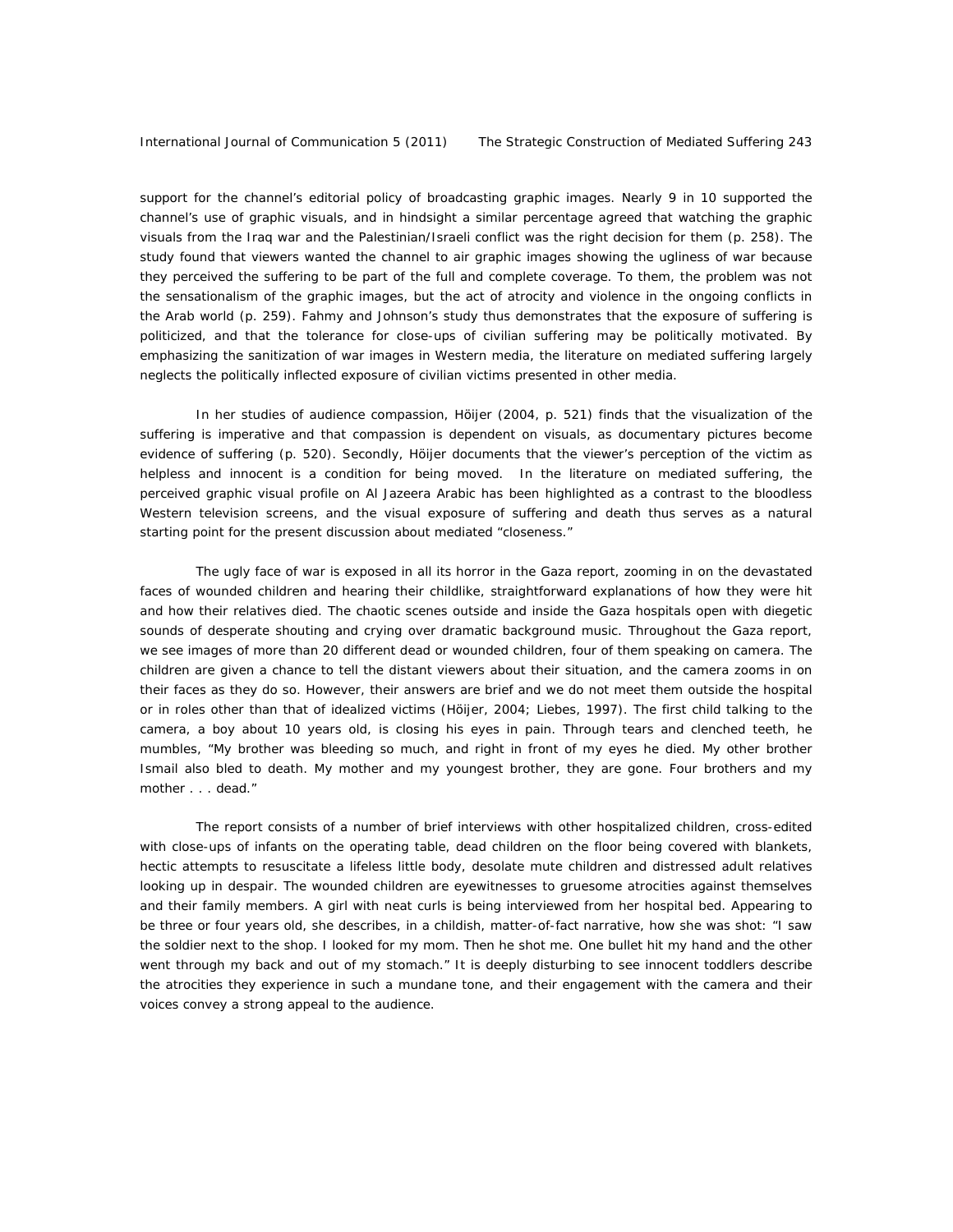Drawing partly on the aesthetics of raw documentary, the affective power of the Gaza report comes primarily from the authentic depiction of the chaos in the hospital: the images of wounded children, desperate relatives and helpless medical staff. The lack of an authoritative voiceover and elite sources puts the suffering of these children in the face of the viewer. The report is narrated from what Graddol (1994, p. 145) has labelled the "naturalist" tradition of television news, inviting the viewer to directly experience the situation: "From the naturalist perspective, a news report provides vicarious experience, an image of the world as we might expect to experience if we were to stand where the reporter stands" (ibid.). The camera angles, the noise, and the children speaking directly to us, pull us into the dramatic scenes in the hospital. The naturalist perspective is considered a powerful ideological tool because it gives a closer, more subjective view of the events, in contrast to the realist perspective in news, which stresses objectivity, distance and difference (Robertson, 2010, p. 28). The children are thus exposed as the most idealized victims of the Gaza war, whereas elite sources such as involved experts and adults—for example Palestinian parents, medical staff, politicians, NGOs and Palestinian armed groups—are conspicuously absent from the report. Likewise, the Israeli authorities identified as the perpetuators in the introduction to the report appear nowhere in this story. A strong political subtext is thus constructed for this representation of the suffering of children—they are the innocent victims of the Israeli war machine. Their pain and sorrows are exposed to document Palestinian suffering and struggle, and this politicization of suffering will be discussed in more detail in the conclusion.

 In the following sections, I will demonstrate some of the other narrative techniques employed in the two stories to bring the suffering "closer to us."

#### **Agency: The Victim as an Active, Sovereign Subject**

 It seems reasonable to say that a degree of individualization in mediated portrayal carries with it the promise of agency, of coming across as an active and sovereign subject. However, agency may vary even when actors are individualized in the news. In her book *The Spectatorship of Suffering,* Chouliaraki (2006) offers an analytical framework on how television texts shape the agency of spectators by establishing local relationships of pity between spectators and sufferers. Addressing how power works in global television, she asks how television texts participate in the production of hierarchies of suffering (Chouliaraki, p. 61).<sup>6</sup> Chouliaraki distinguishes between three news formats representing different ethical demands on spectators, and offering the sufferers different levels of agency.

The first category of news, labelled by Chouliaraki as "adventure news," consists of random and isolated events that fail to make an ethical demand on spectators to respond to the suffering. Adventure news is characterized by simple multimodality (descriptive narratives that only register "facts"), singular space-time (the events are presented as a random singularity without benefactors and persecutors), and a lack of agency (the sufferers are annihilated and dehumanized) (Chouliaraki, p. 98).

<sup>&</sup>lt;sup>6</sup> She proposes a multimodal content analysis, including the mode of presentation of the news text, the correspondence between verbal narrative and image in the news text, and the aesthetic quality of the news text (see Chouliaraki, 2006, pp. 74-94 for a detailed presentation of the analytical framework).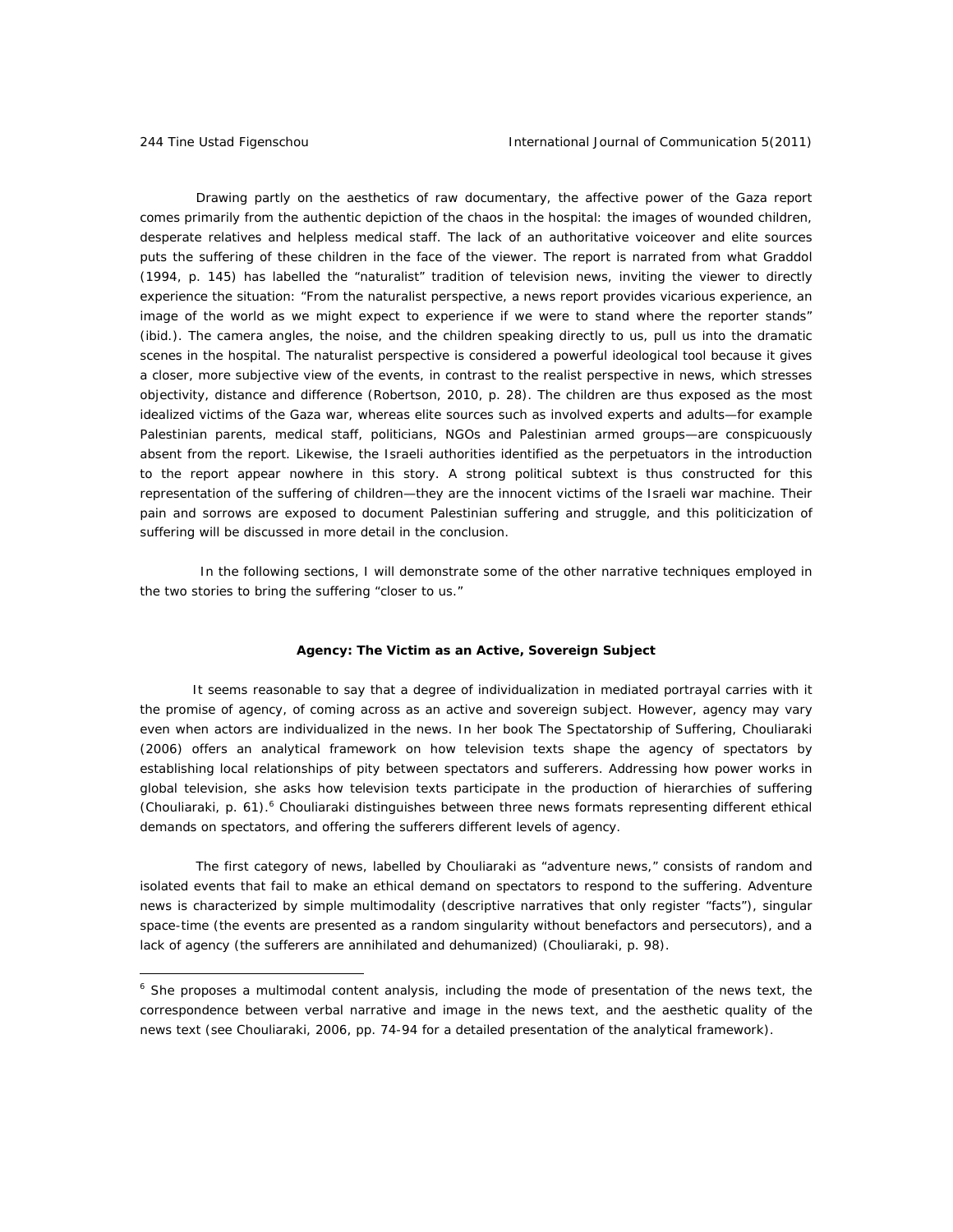The second category, "emergency news," includes visually and verbally complicated narratives with increasing degrees of affective power; chronotopes (concrete, specific, multiple, and mobile spacetime that contextualize the suffering and offer the sufferers a frame of action); and conditional agency (active and personalized sufferers, with a limited agency and call for immediate external intervention) (Chouliaraki, pp. 118–119).

The third format, "ecstatic news" is identified in cases of live news when the sufferers are represented as sovereign agents acting on their own suffering and in a relationship of reflexive identification between the sufferers and the spectators (Chouliaraki, p. 157). Sovereign agency here means constructing each actor in the scene of suffering as a thoroughly humanized and historical being, someone who feels, reflects and acts on his or her fate (pp. 158–159). The construction of the sufferer as a sovereign being is instrumental in achieving a relationship of reflexive identification between the distant sufferer and the spectator (p. 159). In Chouliaraki's book, the ecstatic news category is illustrated through the complex, extraordinary live coverage of 9/11. Indirectly, this suggests that victims are portrayed as sovereign human beings primarily in extraordinary global media events like the terrorist attacks on America in 2001. Consequently, from her examples, victims portrayed with sovereign agency are presented as rare exceptions in the daily news flow. Also, agency is activated only when "the West is witnessing the West suffer" (p. 160). In later works, however, Chouliaraki (2008) finds initial evidence of satellite news stories that produce a sense of moral agency that transcends the West, through the citizengenerated content from the 2007 anti-government demonstrations in Burma.

In non-Western, nonmainstream media, the mediated suffering of others is individualized through a number of editorial techniques within the regular news formats. The Al Jazeera English report from Sichuan illustrates how a news report from a natural disaster on a massive scale is put into focus via three people and a funeral. We first meet the main actor in the story, Zhao Xing Hua, the grieving father, as he is digging through the ruins of what was once his house. He has lost his home, his business, and his 11 year-old son, Zhao Ji. He is turning every piece of debris to find what is left of the boy's belongings to burn in the funeral rites. He is filmed digging, and the voiceover (narrated by correspondent Melissa Chan) explains what he is doing. Then he is interviewed on camera, recalling his traumatic last days and his desperate efforts to save his son: "I ran straight away to the school. The whole thing had collapsed. I cannot describe to you how it was. Children screaming, 'Please help me! Help me!' But I needed to help my son. I couldn't lift any of the debris; I managed a bit and a bunch of children were able to escape. Then I got to my son, but I couldn't get him." After three days, he found his son, but he could not extricate him from the ruins. Had rescue workers brought heavy equipment in to lift the debris, more children would have survived, but they lacked the resources. Mr. Zhao looks into the camera and describes the moment Zhao Ji gave up: "He told me, 'Daddy, I'm hungry,' and then he died." He bursts into tears and the camera zooms in on his eyes. In the next shot, he is filmed in profile, lying on his back. Smoking and suffering in silence, he looks somewhat like a brooding movie star.

 We do not see any bodies in the Sichuan report, in contrast to the chaotic, bloodstained images most often associated with Al Jazeera. On the contrary, the story is filled with the absence of little Zhao Ji, the idealized victim. He is gone and his parents are in immense pain. In all his despair, the main actor in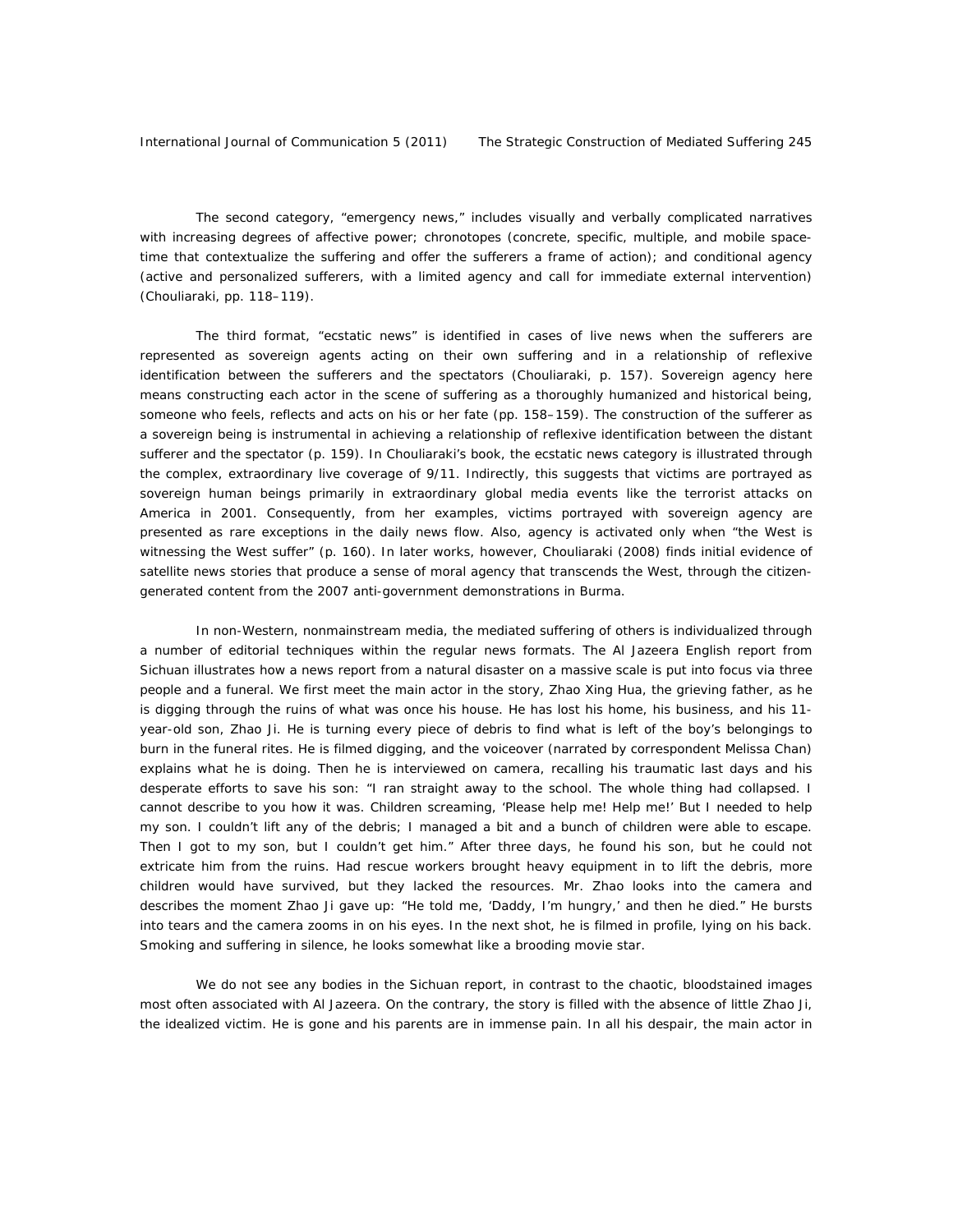the report, Mr. Zhao, is still portrayed with sovereign agency as a thoroughly humanized rational individual who feels, reflects, and acts on his fate. For instance, the report communicates his decision to have the family stay in his hometown because "people elsewhere would not understand his pain." Mr. Zhao comes across as a man who did everything in his power to protect his family and meet the extreme demands of the earthquake situation. His pain is exposed in a series of close-ups. He saved other children, dug through the rubble for three days; he lost everything. Yet he carries on, and we follow him as he is preparing his last goodbye and the ritual passing of his son on to the afterworld on the third day of mourning. Mrs. Zhao, on the other hand, is silent throughout the story. Always at her husband's side, she sits next to him when he is interviewed. She takes an active part in the preparations and the funeral ritual, but the only sound we hear from her is sorrowful moaning. Here, the extent of individualization seems to be gendered. Even though it looks as if she is trying to pull herself together on camera, she cannot hold back her tears. She projects her husband's emotions and thus serves as an emotional contrast to his strength. Still, her presence signals that they will go through the ordeal together, and this gives us a glimmer of hope for their future. Moreover, the parents' different reactions complement each other and give a complex picture of intense suffering. Corresponding with the clean emptiness in the images of the quake ruins, the sound design is similarly stripped down to only three voices: Melissa Chan's voiceover narrating the Zhao family's story; Mr. Zhao's descriptions of how they lost their son and his final goodbye; and the heart-wrenching sound of Mrs. Zhao's constant, deep weeping.

#### **It Could Have Been Me: The Ordinariness of the Victim**

 In her moving analysis of the photographic images from the liberation of the concentration camps in 1945, Zelizer (1998) illustrates the limitations of Western journalistic practice when confronted with the immense and systematic atrocities of Nazi Germany. The reporters struggled to find metaphors powerful enough to capture what they were seeing in words, and "often the horror was communicated in the juxtaposition between the everyday and mundane and the atrocious" (p. 65). One iconic example is the image of massive piles of shoes, documenting the incomprehensible scale of the atrocities, and at the same time reminding the viewer of the life the prisoners had before the horror in the camps.

 The contrast between the atrocious and the mundane has remained a key narrative in mediated suffering and death, with emphasis on the ordinariness of the victims and details of their daily lives before the catastrophe. More than anything, the mundane invites the viewer to identify with the victims, because if the victim was an ordinary person like us, then it could have been me. The mundane-atrocious juxtaposition is conveyed in many forms. It can be in the detailed written reports from the scene of destruction—in descriptions of what remains of the lives lived before the catastrophe hit, and similarly in images of destruction zooming in on the odd toy or kitchen utensil that survived the catastrophe. The victims' ordinariness is also underlined in obituaries. One example is the Pulitzer Prize-winning obituary series published in *The New York Times,* titled "Portraits of Grief," to remember the victims of September 11. In the series, the obituaries celebrated the typical qualities of the victims such as "love of family, a work ethic, generosity, humor, good health" (Kitch & Hume, 2008, p. 150).

In their extensive study of death and public grief in American media, Kitch and Hume (2008) demonstrate the complexity of the media narratives of the victims' ordinariness—the victims are "the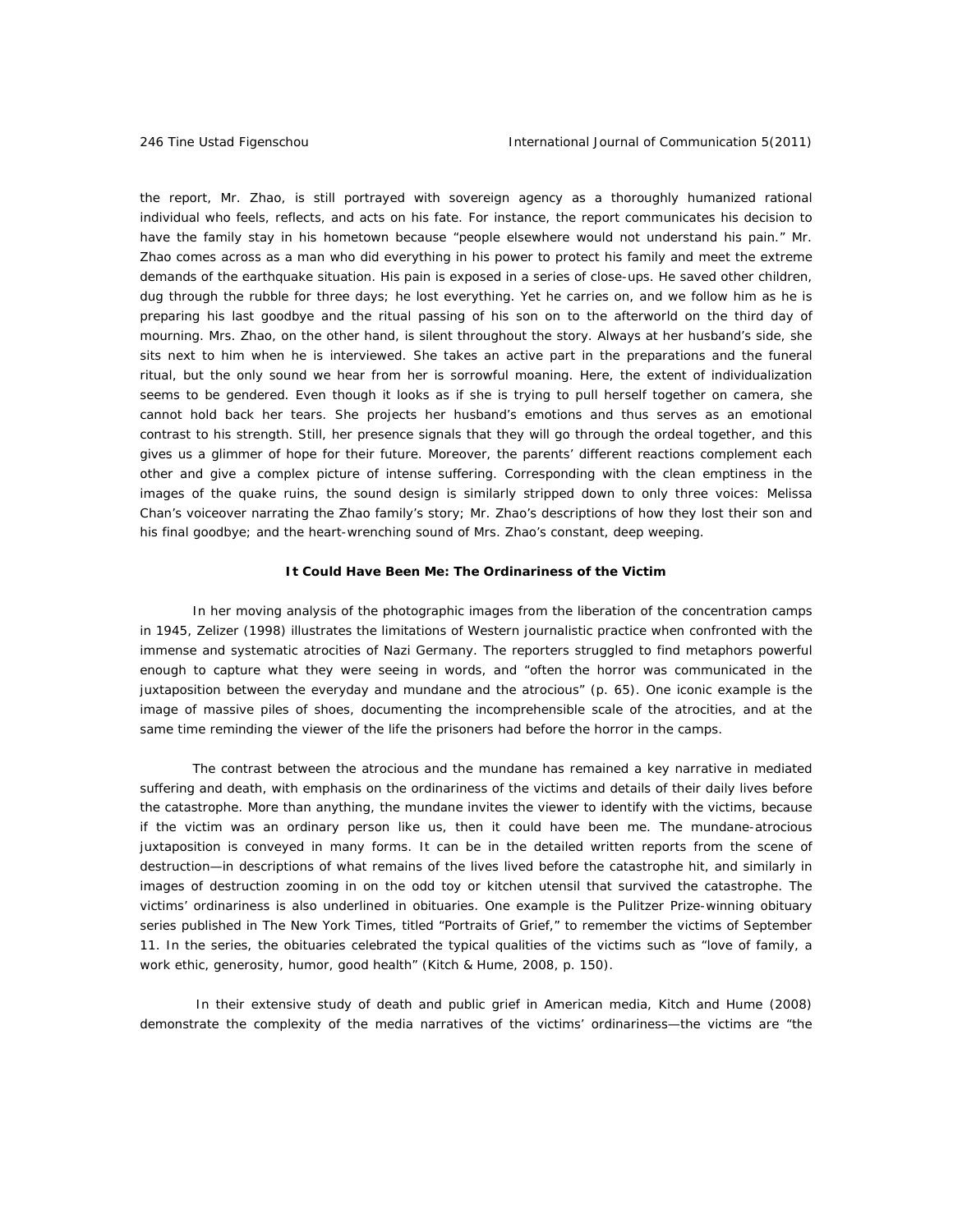common man who was nevertheless ideal" (p. 150), ordinary people who did extraordinary things when circumstances called for them (p. 190). In this lies a reminder of our own vulnerability, but also a more optimistic message of the potential in all of us—just as anyone can be a victim, anyone can be a hero. In the study, it is stressed that the media narrative of these heroic "everyday American" victims is reserved for American victims, and otherwise parallel death events occurring outside the United States are systematically ignored or diminished (p. 198).

In the Sichuan story, the remains of the Zhaos' life before the earthquake play an important role in telling the story of who they were before the earthquake. In some of the first shots from the ruins of what was once their home, we see a yellow sneaker and a frying pan saved from the rubble by Mr. Zhao. Remains from the life they had play an even more symbolic role in the funeral of little Zhao Ji. The camera follows the Zhaos to their son's freshly dug grave. The parents carry bags and rucksacks, among them their son's Mickey Mouse bag. As they are filmed walking on a small path, the voiceover underscores the young parents' desperate situation: "Little Zhao Ji had no brothers and sisters because of the country's single-child policy. Now the Zhaos are on their own."

 The affective climax in the report from Sichuan comes toward the end of the report, when Mr. and Mrs. Zhao place the boy's favorite things on top of his grave as a final farewell. Mr. Zhao speaks to his dead son and stacks a pile of well-used schoolbooks on the grave, along with a small keyboard, money, a half-empty bottle of Pepsi, some clothes, and at the very end, his soccer ball. It is through his favorite belongings—the remains of the everyday life of a young schoolboy—that the viewer gets to know the deceased boy. And moreover, because his favorite things were toys, money and soft drinks that any child would love, it reminds the viewer that although this time it was Zhao Ji, it could have been their own son or daughter, sister or brother. The images from the grave are not graphic, but they offer a rare, intimate, real-time documentation of private pain. Even at the graveside, the camera continues to zoom in on the Zhaos' grieving faces, and the audience witnesses the parents' emotional final goodbye.

#### **A Journalism of Attachment: Authorizing the Victim's Voice**

 The literature on mediated suffering mainly analyzes the political economy of suffering in mainstream Western media that are commercially governed by the taste and interests of domestic audiences (Chouliaraki, 2006; Moeller, 1999). By focusing on the distance and detachment in mainstream Western media, the literature thus ignores those media organizations that practice what Bell (1998) labels as "journalism of attachment." He defines this as "a journalism that cares as well as knows; that is aware of its responsibilities; that will not stand neutrally between good and evil, right and wrong, the victim and the oppressor" (Bell, p. 16). By actively taking a position, journalism of attachment may give institutional authority to stories of civilian victims.

 The video wall installation described in the beginning of this article was the introduction to the Gaza report. The video wall is one illustrative example of how Al Jazeera English's institutional authority is extended to the voiceless victims of the story: the children in Gaza. The video wall design bears a resemblance to the iconic Vietnam Veterans Memorial in Washington, D.C. Its somber, minimalist design,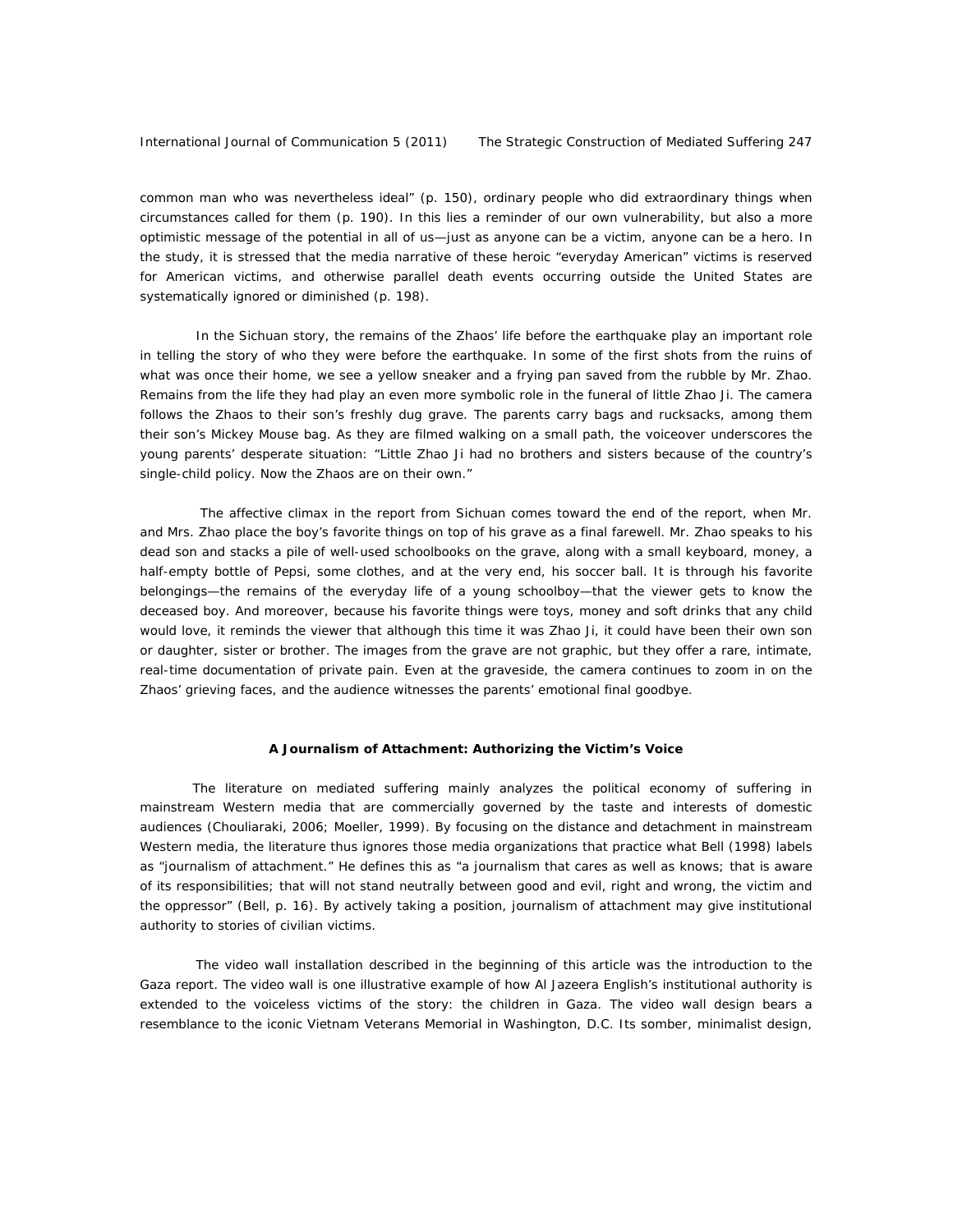displaying the names of 210 of the more than 300 dead Gaza children, written in white on a dark background, brings to the fore the extent of civilian suffering. The grand scale of this installation, together with the fact that Al Jazeera's staff has collected the names of children killed inside Gaza during the war, demonstrates the resources the channel has devoted to telling their story. By using the installation as a background and integrating it in the studio design, Al Jazeera lends maximum credibility to the story. Also, the fact that these short biographies are presented by the studio anchor, the public face of the news organization, makes them seem more important. Secondly, by highlighting the biographical background of some of the victims, the video wall personalizes the suffering of the many. By listening to short backgrounds of a handful of the 210 names, the viewer realizes that there are similar stories behind all of the other names on the wall. The concretization of where the children died ("in his mother's arms") and the mundane circumstances under which they were killed ("as they took out the rubbish near their home") brings the story even closer to viewers around the world. We all take out the rubbish. We have all, as children, sat on our parents' lap for protection. The introduction showing the video wall thus invites the viewer to reflect on the traumatized Gaza children as empathic individuals, thereby preparing the viewer for the account of personalized suffering in the upcoming report.

 In the Gaza report, institutional authorization occurs primarily in the segue from the heavily authorizing studio introduction to the documentary evidence of suffering, without voiceovers. The report on the Sichuan earthquake features a different editorial technique for magnifying the victims' trustworthiness by lending their story institutional credibility. Throughout most of the report about the grieving parents in Sichuan, Al Jazeera English's correspondent on the ground, Melissa Chan, is on camera and in voiceover to explain the struggle and pain of the Zhaos as they prepare their final farewell for their son. She also contextualizes their loss and provides background information aggravating the tragedy: how China's one-child policy magnified the Zhaos' loss; how school buildings were the hardest hit; how little Zhao Ji probably could have been saved had rescue workers with heavy equipment reached the village in time.

 At the graveside, toward the very end of the report, however, Chan transcends her professional voiceover and lends a personal voice to her interpretation of Mr. Zhao's final words to his son. "Here are your books, my son!" Chan says as Mr. Zhao is shown placing a pile of well-used schoolbooks on the grave. And as he holds up a football, Chan says: "And here, here is your soccer ball to play with." By literally giving her authoritative voice to Mr. Zhao, the correspondent assumes his persona, speaks his words and symbolically shares his pain. In both the examples here, the news anchor and the reporter in the field lend their institutional and professional authority to the civilian victims, and by this they exceed the "objectivity," distance and difference emphasized in the traditional "realist" news narratives (Robertson, 2010, p. 26).

### **The Strategy and Ethics of Giving a "Voice to the Voiceless"**

 Distance is partly a matter of the basic technical, physical, and psychological distance between the viewer in the living room and the victim on the screen, as the literature on mediated suffering argues. However, the Western perspective in the news media, as well as in the literature, reinforces this distance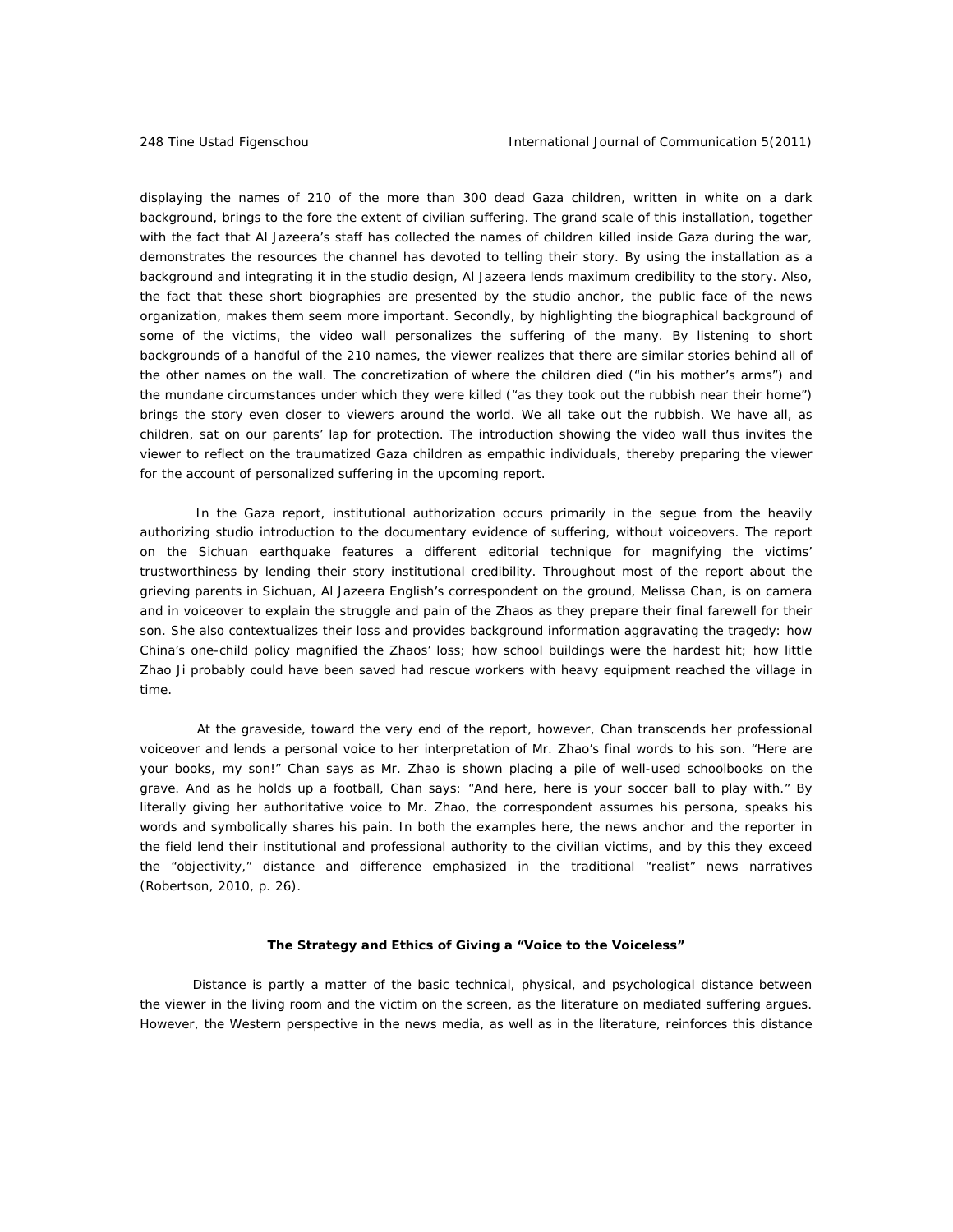in mediated suffering. In other words, the element of distance in the representation of mediated suffering becomes intensified as the geographical, cultural and political distance between event and reporting increases. By looking beyond the mainstream Western media, I have demonstrated various editorial techniques used to counter the distanced mediation of human suffering, and I have argued that human suffering may also be constructed as something close to us.

 The Al Jazeera English reports from Gaza and Sichuan illustrate how media outside the mainstream Western media ecology use alternative approaches to human suffering. Al Jazeera English literally goes closer and zooms in, exposes, personalizes, and dramatizes, politicizes and authorizes the perspective of the victims on the ground. The network's screening of graphic, gory images has been a controversial and much-debated issue (Hanusch, 2010; Sontag, 2003). Al Jazeera English's exposure of human pain (both loud, bloody, and silent pain), in contrast to the sanitized Western images of suffering, has been demonstrated through the two examples discussed in this article. More important, it is only when the exposure and documentation of civilian suffering is combined with editorial techniques to personalize and authorize the exposed pain that the suffering is brought closer to the viewer. By documenting the suffering of others, and to varying extent portraying them as sovereign subjects, giving them a voice, stressing the ordinariness of the victims (it could have been you), and then authorizing their stories, Al Jazeera English brings the distant suffering of these Palestinian and Chinese civilian victims closer to viewers.

 Another key point in this article is that these editorial techniques are not necessarily or essentially more charitable or benevolent than those of the Western media. It seems clear, however, that they reflect an editorial agenda and strategy that is qualitatively different from that of the mainstream media in the West. Al Jazeera English aims to balance the information flow between the South and the North-a flow that historically has run from North to South, from rich countries to poor. It has been described as the first well-funded news channel with a radically different take on international news (el-Nawawy & Powers 2008; Figenschou, 2010; Painter, 2008). The channel has an explicit editorial emphasis on reporting forgotten stories from the perspective of the voiceless—the global South, the underprivileged, the subaltern, the underdog, and the disenfranchised. To implement its alternative agenda, Al Jazeera English has an extensive Southern presence, hiring local correspondents and benefitting from cooperation with its Arabic-language sister channel, Al Jazeera Arabic. For Al Jazeera English, the institutional authorization of "the voiceless" is part of its editorial distinctiveness and branding strategy in the global media market (see Figenschou (forthcoming)). This strategy ties in closely with the mediated public diplomacy strategies and foreign policy line of its owner, the Emir of Qatar (ibid.). Particularly, the politicization of the Palestinian cause, demonstrated by the idealized Palestinian children, corresponds well with the foreign policy of Qatar, the wider Arab criticism against the Israeli occupation, and public support for the Palestinian cause in the Arab world. Therefore, the report from the Sichuan earthquake was included to illustrate that the editorial strategy of being "a voice of the voiceless" goes beyond Al Jazeera's Arab "home region."

The editorial exposure of suffering up close brings about a new set of ethical concerns. According to the Al Jazeera Network's (2004) *Code of Ethics*, the channel will ". . . adhere to the journalistic values of honesty, courage, fairness, balance, independence, credibility, and diversity, giving no priority to commercial or political considerations over professional ones." In the Sichuan and Gaza cases, however,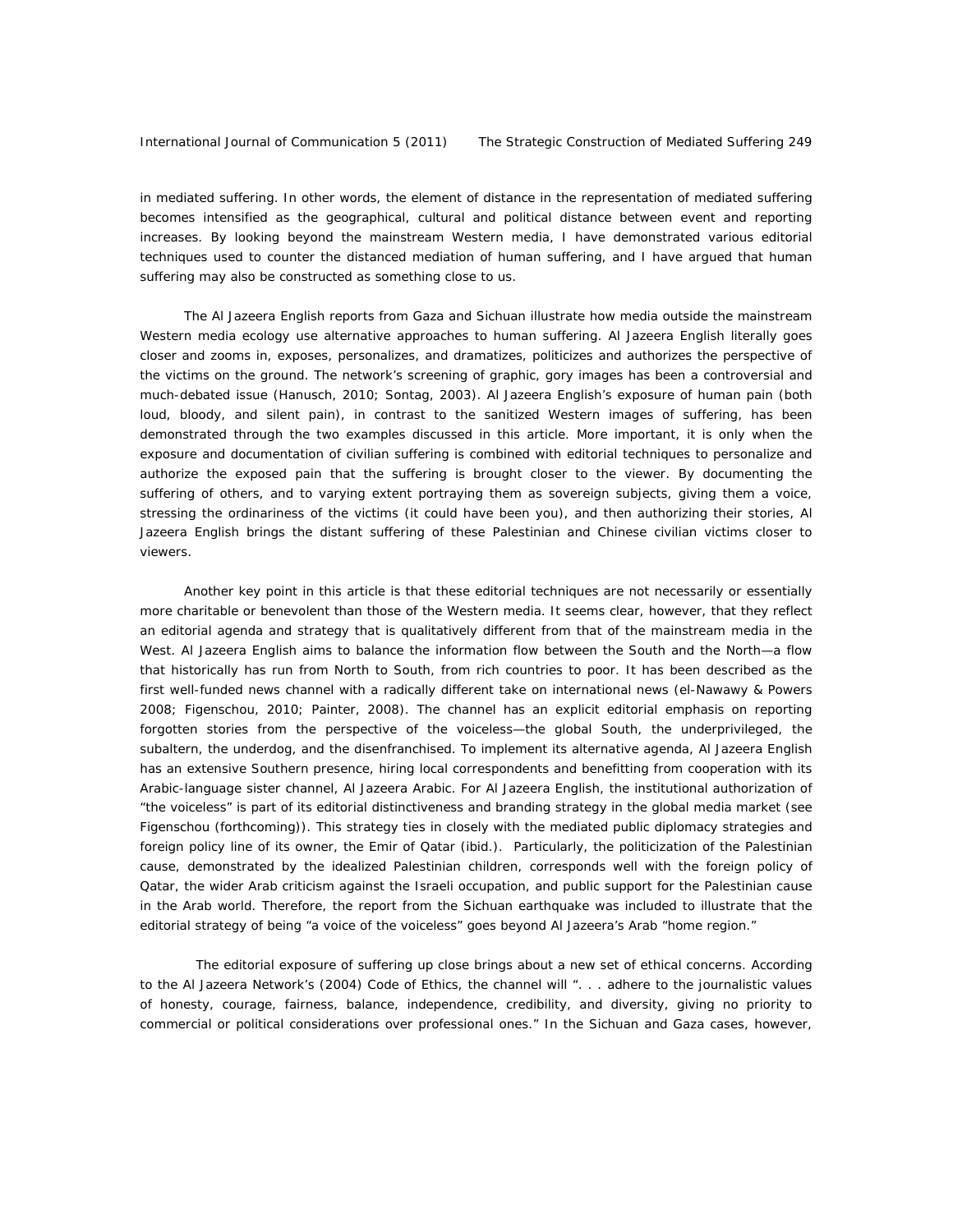the channel's teams go further both in exposing the sufferers and in aligning themselves with the sufferers than do mainstream Western media.

Both being exposed and being strategically co-opted carries a risk for those exposed. How do the media of attachment handle these dilemmas? Elaborating on the dilemma of exposure, Boltanski (1999, p. 33) writes:

A picture which goes too far in the realistic description of details, one which might be described as repulsive, may actually be denounced on the one hand as *reductive,*  inasmuch as the person is entirely defined by their suffering, and on the other hand as taking the suffering away from the person inflicted by it in order to *exhibit* this suffering to those who do not suffer.

Al Jazeera English aims to give a voice to the underrepresented, marginalized and subaltern. This editorial agenda carries a heavy responsibility, as the emphasis on the voiceless potentially risks overusing the emotive stories of suffering, and could lead to the habituation and normalization of mediated atrocity (Sontag, 2003; Zelizer, 1998).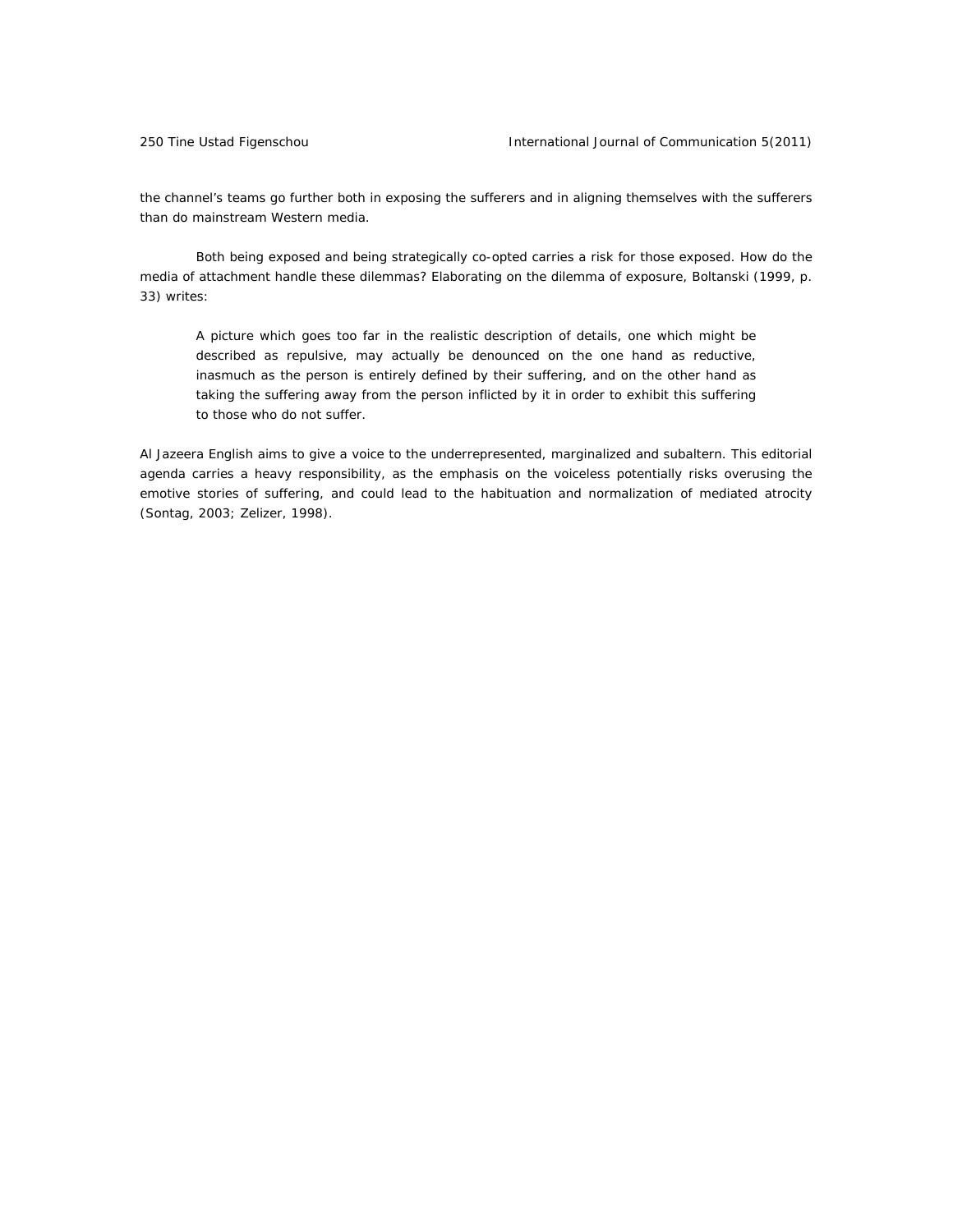International Journal of Communication 5 (2011) The Strategic Construction of Mediated Suffering 251

### **References**

- Al Jazeera Network. (2004). *Code of Ethics.* Retrieved January 20, 2011, from http://english.aljazeera.net/aboutus/2006/11/2008525185733692771.html
- Amnesty International. (2009). *Israel/Gaza: Operation 'Cast Lead': 22 days of death and destruction.*  Amnesty International Publications. Retrieved January 20, 2011, from http://www.amnesty.org/en/library/asset/MDE15/015/2009/en/8f299083-9a74-4853-860f-0563725e633a/mde150152009en.pdf>
- Bell, M. (1998). The journalism of attachment. In M. Kieran, M. (Ed.) *Media Ethics*. London: Routledge, pp. 15–22.
- Boltanski, L. (1999). *Distant suffering: Morality, media and politics.* Cambridge: Cambridge University Press.
- Chouliaraki, L. (2006). *The spectatorship of suffering.* London. Thousand Oaks, CA & New Delhi: SAGE Publications.
- Chouliaraki, L. (2008). The symbolic power of transnational media: Managing the visibility of suffering. *Global Media & Communication, 4*(3), 329–351.
- Chouliaraki, L. (2009). Witnessing war: Economies of regulation in reporting war and conflict. *The Communication Review*, *12*(3), 215–226.
- Clausen, L. (2003). *Global news production*. Copenhagen: Copenhagen Business School Press.
- Cohen, S. (2001). *States of denial: Knowing about atrocities and suffering*. Cambridge: Polity.
- Ellis, J. (2002). *Seeing things: Television in the age of uncertainty.* London & New York: I.B. Tauris.
- el-Nawawy, M., & Powers, S. (2008). *Mediating conflict: Al-Jazeera English and the possibility of a conciliatory media.* Los Angeles: Figueroa Press.
- Fahmy, S., & Johnson, T. J. (2007). Show the truth and let the audience decide: A Web-based survey showing support among viewers of Al-Jazeera for use of graphic imagery. *Journal of Broadcasting & Electronic Media, 51*(2), 245–264.
- Figenschou, T. U. (forthcoming). The South is talking back: With a white face and a British accent—Editorial Dilemmas in Al Jazeera English.
- Figenschou, T. U. (2010) A voice for the voiceless? A quantitative content analysis of Al-Jazeera English's flagship news. *Global Media and Communication, 6*(1), 1–23.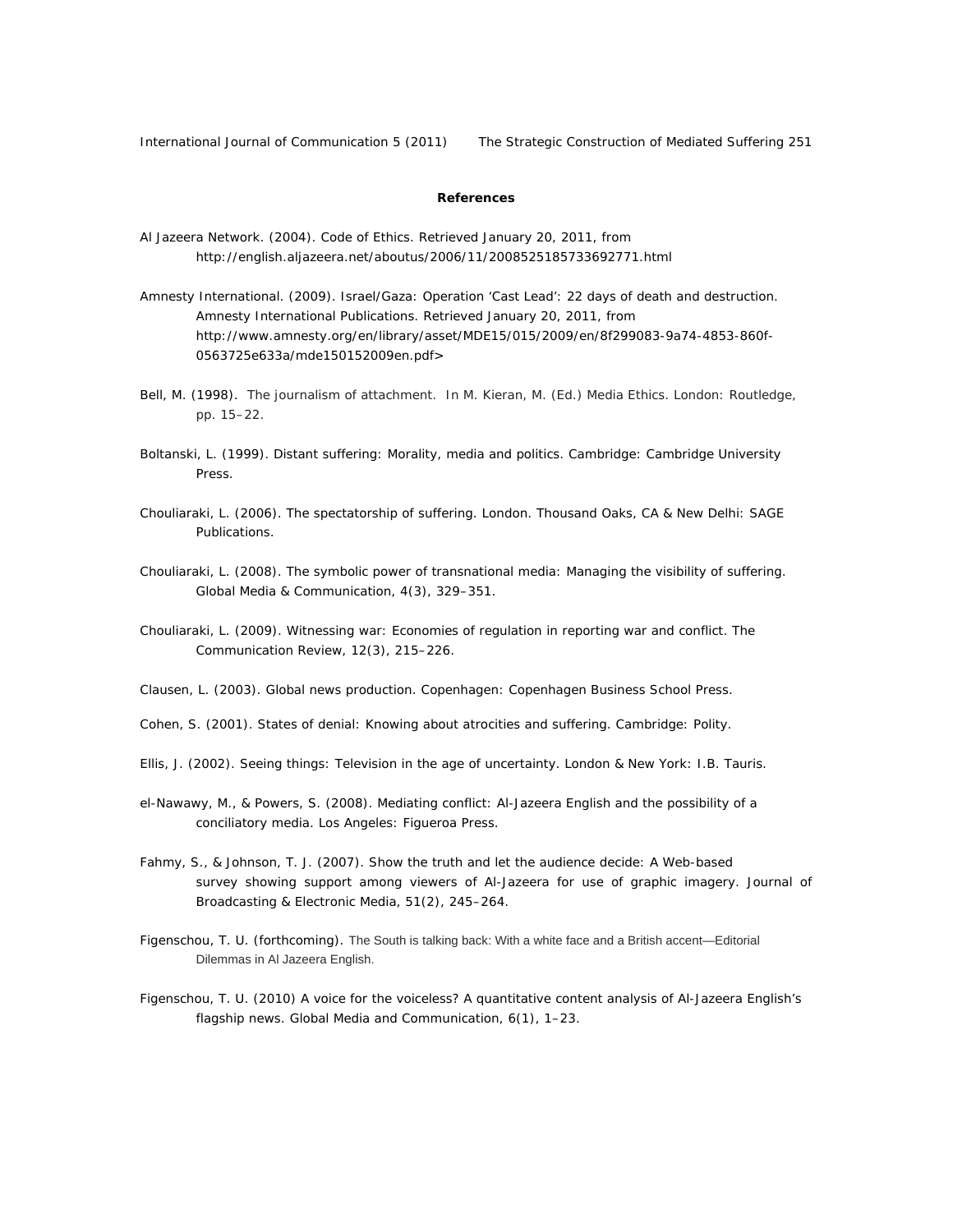Frosh, P., & Pinchevski, A. (2009). Introduction: Why media witnessing? Why now? In P. Frosh & A. Pinchevski (Eds.) *Media Witnessing: Testimony in the Age of Mass Communication*, New York: Palgrave Macmillan, pp. 1–22.

Galtung, J., & Ruge, M. H. (1965). The structure of foreign news. *Journal of Peace Research*, *2*(1), 64–91.

- Graddol, D. (1994). The Visual Accomplishment of Factuality, pp. 136-160 in Graddol, D. & Boyd-Barrett, O. (eds) *Media Texts, Authors and Readers: A Reader.* Clevedon: Multilingual Matters in association with The Open University.
- Griffin, M. (2004). Picturing America's "War on Terrorism" in Afghanistan and Iraq: Photographic motifs as news frames. *Journalism: Theory, Practice & Criticism, 5*(4), 381–402.

Hafez, K. (2007). *The myth of media globalization*. Cambridge: Polity Press.

- Hamilton, J. T. (2010). The (many) markets for international news: How news from abroad sells at home. *Journalism Studies*, *11*(5), 650–666.
- Hamilton, J. T., & Jenner. E. (2004). Redefining foreign correspondence. *Journalism*, *5*(3), 301–321.
- Hanusch, F. (2008). Valuing those close to us: A comparison of German and Australian quality newspapers' reporting of death in foreign news. *Journalism Studies*, *9*(3), 341–356.
- Hanusch, F. (2010) *Representing death in the news: Journalism, media and mortality*. New York: Palgrave MacMillan.
- Höijer, B. (2004). The discourse of global compassion: The audience and media reporting of global suffering. *Media, Culture & Society, 26*(4), 513–531.
- Kennedy, L. (2008). Securing vision: Photography and U.S. foreign policy. *Media, Culture & Society*, *30*(3), 279–294.
- Kitch, C., & Hume, J. (2008). *Journalism in a culture of grief.* New York and London: Routledge.
- Liebes, T. (1997). *Reporting the Arab-Israeli conflict: How hegemony works*. London & New York: Routledge.
- Moeller, S. D. (1999). *Compassion fatigue: How the media sell disease, famine, war and death.* New York & London: Routledge.
- Painter, J. (2008). *Counter-hegemonic news: A case study of Al-Jazeera English and Telesûr.*